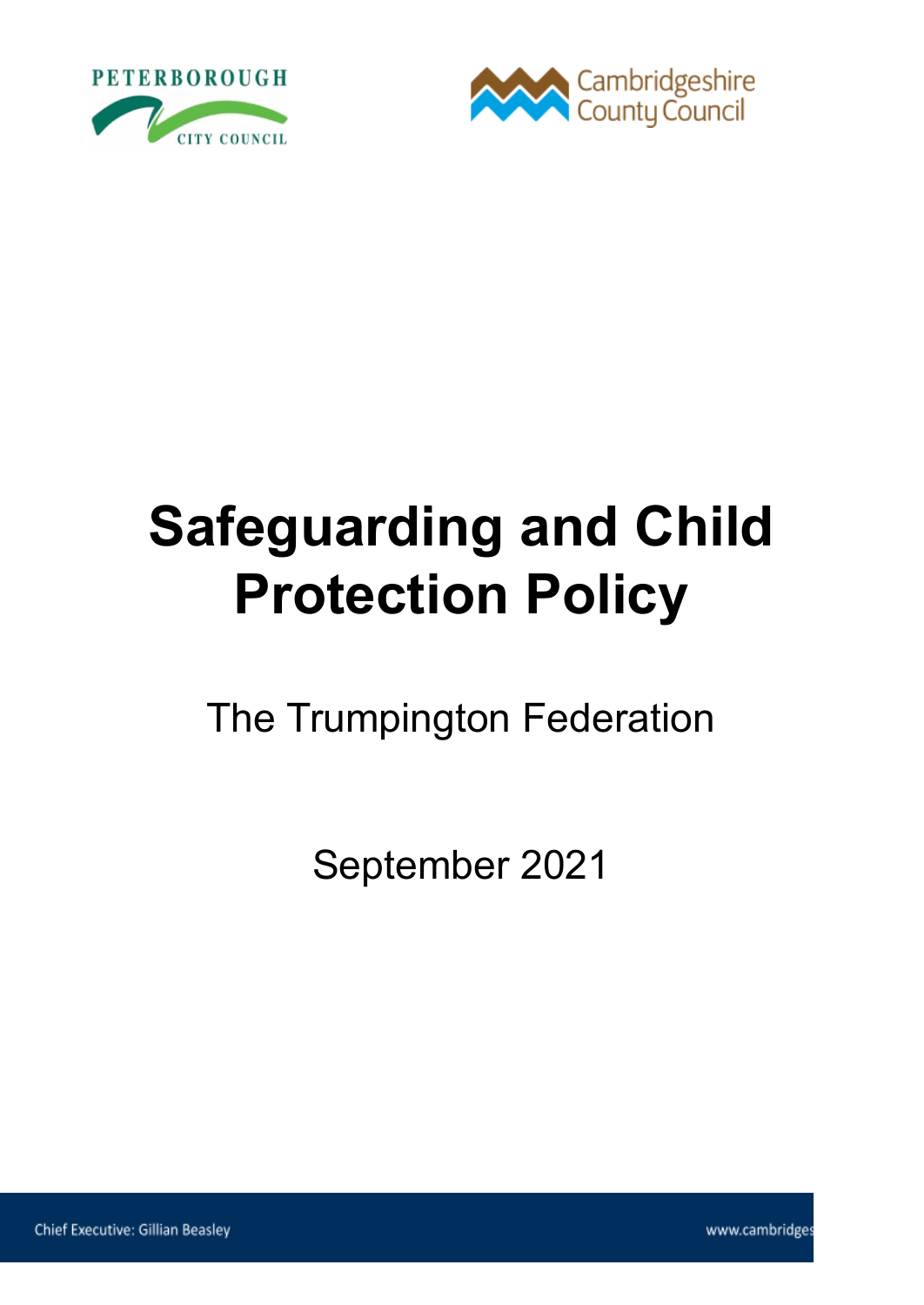#### **INTRODUCTION**

The Trumpington Federation fully recognises the responsibility it has under section 175 of the Education Act 2002, to have arrangements in place to safeguard and promote the welfare of children.

This responsibility is more fully explained in the statutory guidance for schools and colleges 'Keeping Children Safe in Education' (September 2021). All staff must be made aware of their duties and responsibilities under Part One of this document, which are set out below.

Staff should read the above document together with 'Annex B' of 'Keeping Children Safe in Education', 2021 and 'What to do if you're worried a child is being abused: Advice for practitioners' (March 2015) if they are working directly with children.

Through their day-to-day contact with pupils and direct work with families all staff in school have a responsibility to:

- Identify concerns early to prevent them from escalating;
- Provide a safe environment in which children can learn;
- Identify children who may benefit from early help;
- Know what to do if a child tells them he/she is being abused or neglected;
- Follow the referral process if they have a concern.

This policy sets out how the school's governing body discharges its statutory responsibilities relating to safeguarding and promoting the welfare of children who are pupils at the school. Our policy applies to **all** staff, paid and unpaid, working in the school including governors. Teaching assistants, mid-day supervisors, office staff as well as teachers can be the first point of disclosure for a child. Concerned parents/carers may also contact the school and its governors.

It is consistent with the Safeguarding Children Partnership Board procedures.

#### **There are four main elements to our policy:**

**PREVENTION** through the teaching and pastoral support offered to pupils and the creation and maintenance of a whole school protective ethos;

**PROCEDURES** for identifying and reporting cases, or suspected cases, of abuse. The definitions of the four categories of abuse are attached (see Appendix A);

**SUPPORTING CHILDREN** particularly those who may have been abused or witnessed violence towards others;

#### **PREVENTING UNSUITABLE PEOPLE WORKING WITH CHILDREN**

Processes are followed to ensure that those who are unsuitable to work with children are not employed.

This policy is available to parents on request and is on the school website.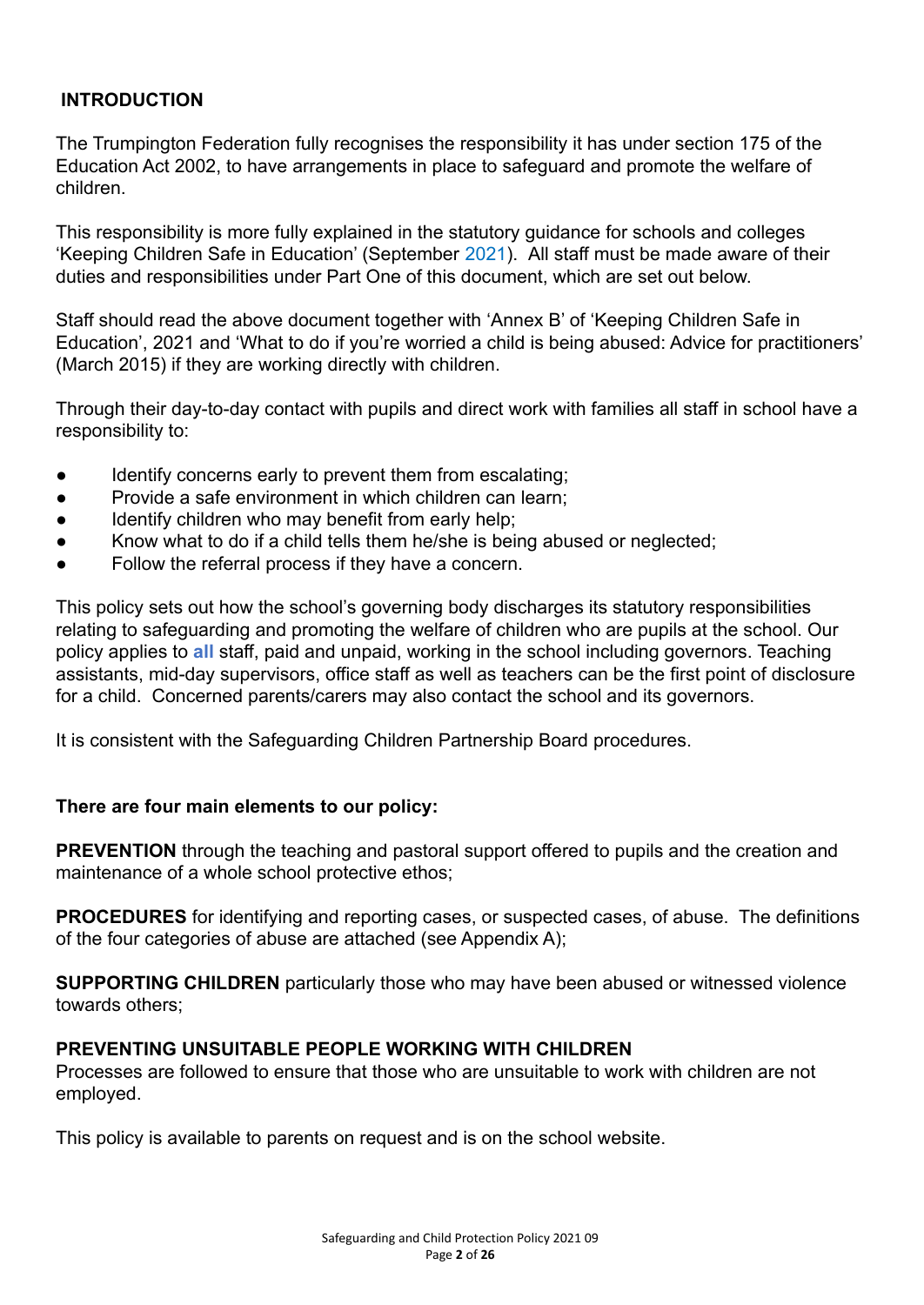#### 1.1 **PREVENTION**

1.2 We recognise that high self-esteem, confidence, supportive friends and good lines of communication with a trusted adult help to protect children.

1.3 The school will therefore:

1.3.1 Establish and maintain an environment where children feel safe, including in a digital context, and are encouraged to talk and are listened to.

1.3.2 Ensure children know that there are adults in the school whom they can approach if they are worried or in difficulty and their concerns will be taken seriously and acted upon as appropriate.

1.3.3 For Primary/Special Schools:

Incorporate into the curriculum, activities and opportunities which equip children with the skills they need to stay safer from abuse in all contexts, including:

• How to recognise if family relationships are making them feel unhappy or unsafe and how to seek help or advice from others if needed.

• How to recognise who to trust and who not to trust, how to judge when a friendship is making them feel unhappy or uncomfortable and how to seek help or advice from others, if needed.

• The importance of permission-seeking and giving in relationships with friends, peers and adults.

That some people behave differently online, including by pretending to be someone they are not.

• The rules and principles for keeping safe online, how to recognise risks, harmful context and contact and how to report them.

• How to critically consider their online friendships and sources of information including awareness of the risks associated with people they have never met.

• About the concept of privacy and the implications of it for both children and adults; including that it is not always right to keep secrets if they relate to being safe.

• That each person's body belongs to them, and the differences between appropriate and inappropriate or unsafe physical, and other, contact.

• How to respond safely and appropriately to adults they may encounter (in all contexts, including online) whom they do not know.

• How to recognise and report feelings of being unsafe or feeling bad about any adult.

• How to ask for advice or help for themselves or others, and to keep trying until they are heard.

- How to report concerns or abuse, and the vocabulary and confidence needed to do so.
- Where to get advice e.g. family, school and/or other sources.

1.3.4 We use P.S! - Healthy and Safer Lifestyles Unit from the Cambridgeshire PSHE Service Personal Development Programme. This Unit reinforces essential skills for every child. Self esteem and confidence building, thinking independently and making assessments of risk based on their own judgements are encouraged throughout the Unit.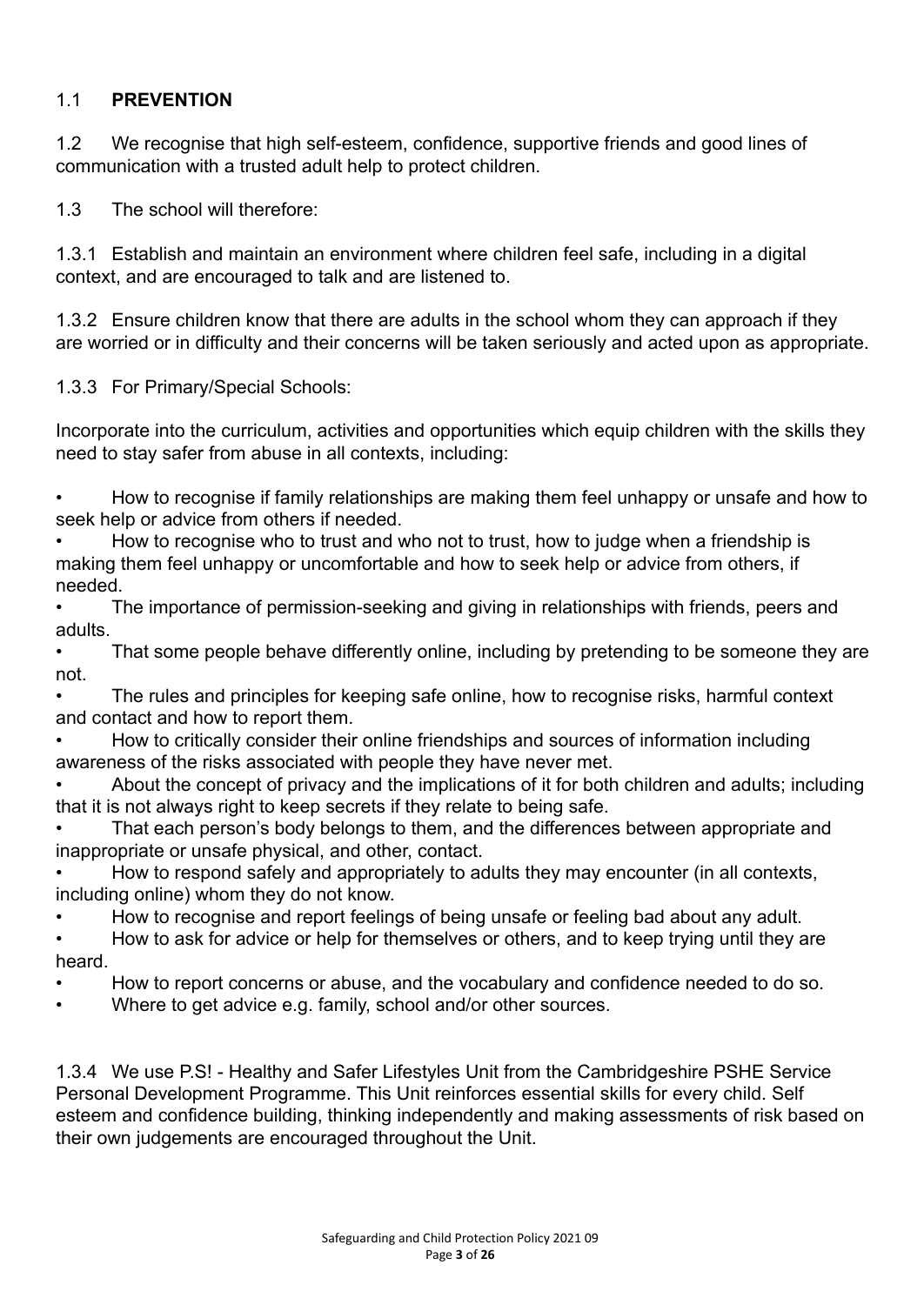#### 2.0 **PROCEDURES**

2.1 We will follow the procedures set out in the Cambridgeshire and Peterborough Safeguarding Children Partnership Board 'Inter-Agency Procedures'. A copy of these procedures can be found on their website:

<http://www.safeguardingcambspeterborough.org.uk/children-board/>

#### **2.2.1 The Designated Safeguarding Lead is:**

Oriana Dalton

#### **2.2.2 The following members of staff have also received the Designated Safeguarding Lead training:**

- Shameem Khan
- Sarah Buckerfield
- Kate Barham
- Ollie Monro
- Jemma Calverlev
- Clare Wilkinson
- Sonja Waldman
- Fiona Baird
- Jane Doyle

#### **2.2.3 The nominated governor for Safeguarding and Child Protection is:**

Saussan Khalil

#### **2.3 The Governing body will:**

2.3.1 Appoint a senior member of staff, from the leadership team, to the role of Designated Safeguarding Lead (DSL). The DSL will take lead responsibility for safeguarding and child protection. Whilst the activities of the DSL can be delegated to appropriately trained deputies, (Deputy Designated Safeguarding Lead, DDSL), the lead responsibility for safeguarding and child protection remains with the DSL and cannot be delegated.

2.3.2 Ensure that the role of DSL and DDSL is explicit in the role holder's job description.

2.3.3 Ensure that the DSL has the appropriate status and authority within the school to carry out the duties of the post. Give the DSL the time, funding, training, resources and support to provide advice and support to other staff on child welfare and child protection matters. (See 'Keeping Children Safe in Education, 2021, Annex C). Ensure that the DSL and deputies have undertaken the two day training provided by the Education Safeguarding Team and that this training is updated **at least every two years.**

2.3.4 Ensure that in addition to the formal training set out above, the DSL and DDSLs refresh their knowledge and skills e.g. via bulletins, meetings or further reading **at least annually**.

2.3.5 Ensure that every member of staff, paid and unpaid, and the governing body knows who the Designated Safeguarding Leads and Deputies are and the procedures for passing on concerns from the **point of induction**.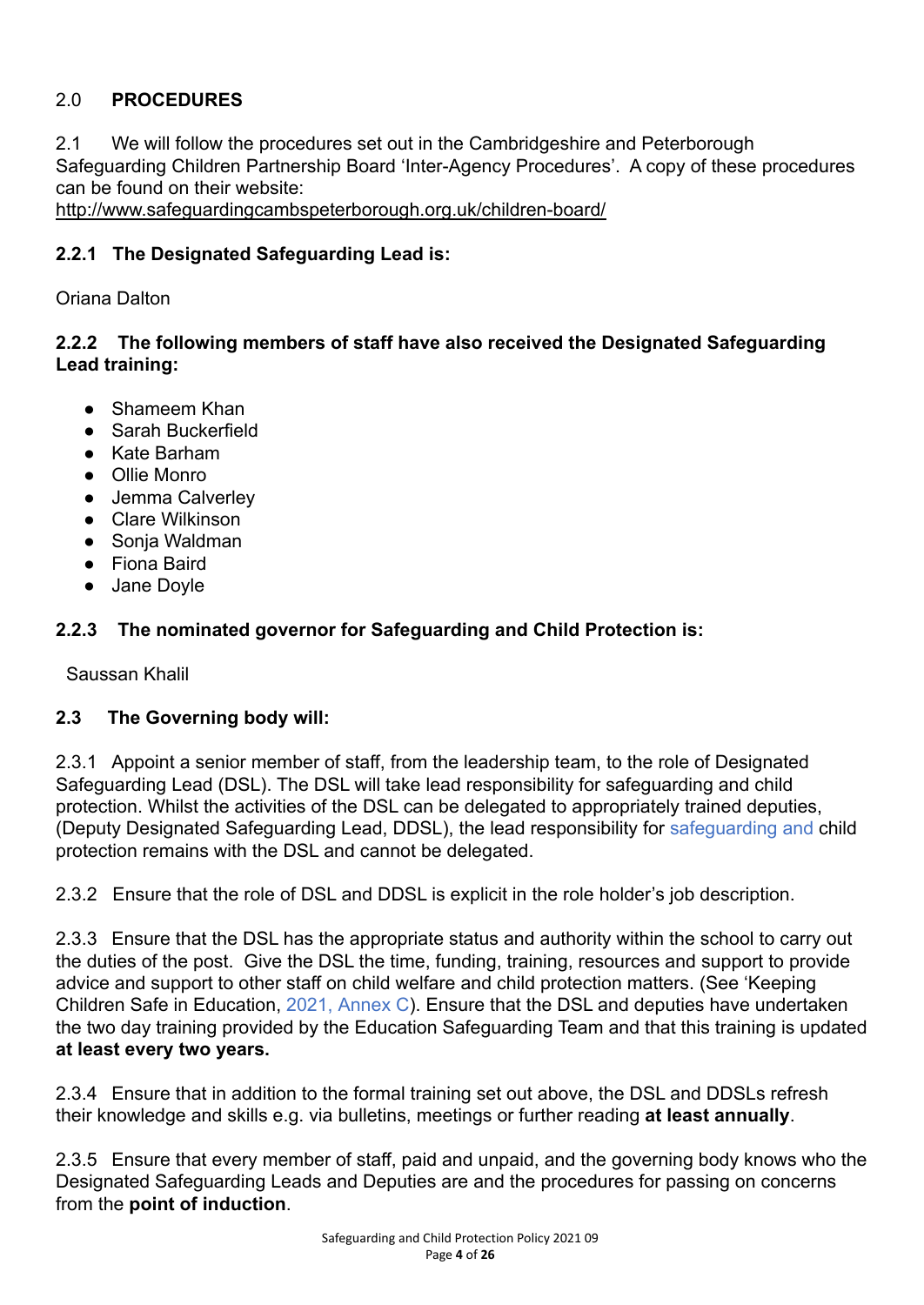Staff members are required to log a concern via the electronic system (My Concern) and submit it to the DSL/DDSL immediately.

2.3.6 Ensure that the DSL or DDSL are always available (during school hours, during term-time) to discuss any safeguarding concerns and that all staff are clear upon the course of action they must take if in exceptional circumstances the DSL and DDSL are not available.

We have a number of DDSLs on both sites who can deputise for the DSL should they not be on site or contactable.

2.3.7 Liaise with the three safeguarding partners (Local Authority, clinical commissioning group and police) as appropriate and work with other agencies in line with Working Together to Safeguard Children, 2018.

2.3.7 Nominate a governor for safeguarding and child protection who has undertaken appropriate training.

2.3.8 Ensure every member of staff and every governor knows:

- the name of the Designated Safeguarding Lead/Deputies and their role;
- how to identify the signs of abuse and neglect;
- how to pass on and record concerns about a pupil/student;
- that they have an individual responsibility to be alert to the signs and indicators of abuse; and for referring safeguarding concerns to the DSL/DDSL;
- that they have a responsibility to provide a safe environment in which children can learn;
- where to find the Inter–Agency Procedures on the Safeguarding Children Partnership Board website;
- their role in the early help process;
- the process for making referrals to children's social care;
- the safeguarding response to children who go missing in education.

2.3.9 Ensure all staff members undergo safeguarding and child protection training at induction. Ensure that staff training is regularly updated and that in addition to this training all staff members receive regular safeguarding and child protection updates as required **but at least annually.**

2.3.10 Ensure that **all** staff, paid and unpaid, recognise their duty and feel able to raise concerns about poor or unsafe practice in regard to children and that such concerns are addressed sensitively and effectively in a timely manner in accordance with agreed whistle-blowing policies.

2.3.11 Ensure that parents are informed of the responsibility placed on the school and staff in relation to child protection by setting out these duties in the school website

2.3.12 Ensure that this policy is available publicly either via the school website *[https://www.trumpingtonFederation.co.uk/page/?title=Policies&pid=14](https://www.trumpingtonfederation.co.uk/page/?title=Policies&pid=14) -* or by other means*.* Copies of policies can be requested from either school office

2.3.13 Help promote educational outcomes by sharing the information about the welfare, safeguarding and child protection issues that children who have or have had a social worker are experiencing with teachers and school and college leadership staff.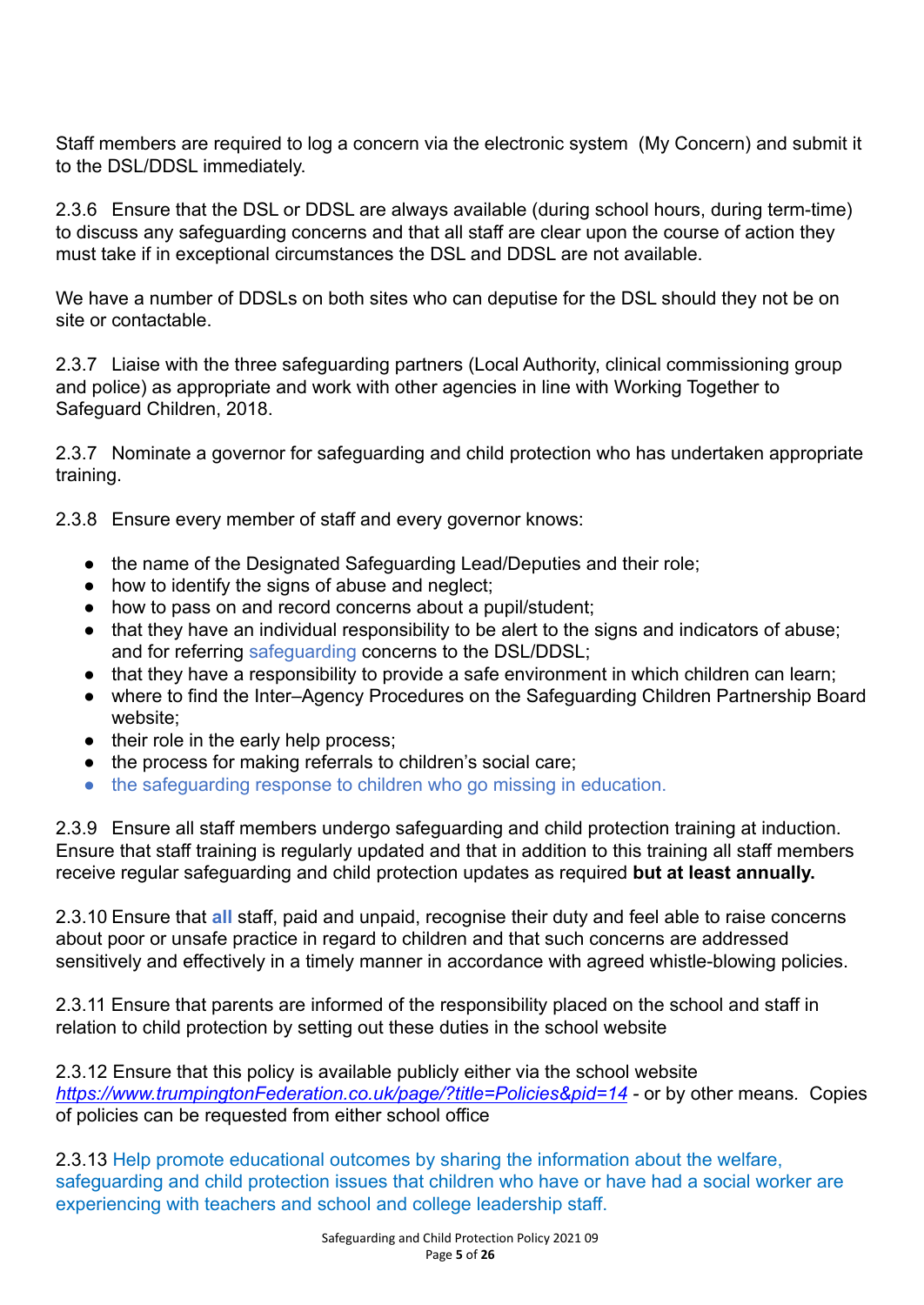2.3.14 Where pupils are educated off site or in alternative provision, the school and the provider will have clear procedures about managing safeguarding concerns between the two agencies. Written confirmation that the alternative provider has carried out appropriate safeguarding checks on individuals working at the establishment will be sought by the school.

#### 2.4 **Liaison with Other Agencies**

The school will:

2.4.1 Work to develop effective links with relevant services to promote the safety and welfare of all pupils/students.

2.4.2 Co-operate as required, in line with 'Working Together to Safeguard Children,' (July 2018), with key agencies in their enquiries regarding child protection matters including attendance and providing written reports at child protection conferences and core groups.

2.4.3 Notify the relevant Social Care Team immediately if:

- it should have to exclude a pupil who is subject to a Child Protection Plan (whether fixed term or permanently);
- there is an unexplained absence of a pupil who is subject to a Child Protection Plan;
- there is any change in circumstances to a pupil who is subject to a Child Protection Plan.

2.4.4 When a pupil who is subject to a child protection plan leaves, information will be transferred to the new school immediately. The Child Protection Chair and Social Work Team will also be informed.

#### 2.5 **Record Keeping**

The school will:

2.5.1 Keep clear, detailed, accurate, written records of concerns about children (noting the date, event and action taken), even where there is no need to refer the matter to Social Care immediately.

2.5.2 All concerns, discussions and decisions made, and the reasons for those decisions, should be recorded in writing. It is good practice to keep concerns and referrals in a separate safeguarding file for each child.

#### 2.5.3 Records should include:

- a clear and comprehensive summary of the concern;
- details of how the concern was followed up and resolved;
- a note of any action taken, decisions reached and the outcome.

2.5.4 Electronic records are stored on an identified, purpose-built, secure platform (e.g. MyConcern).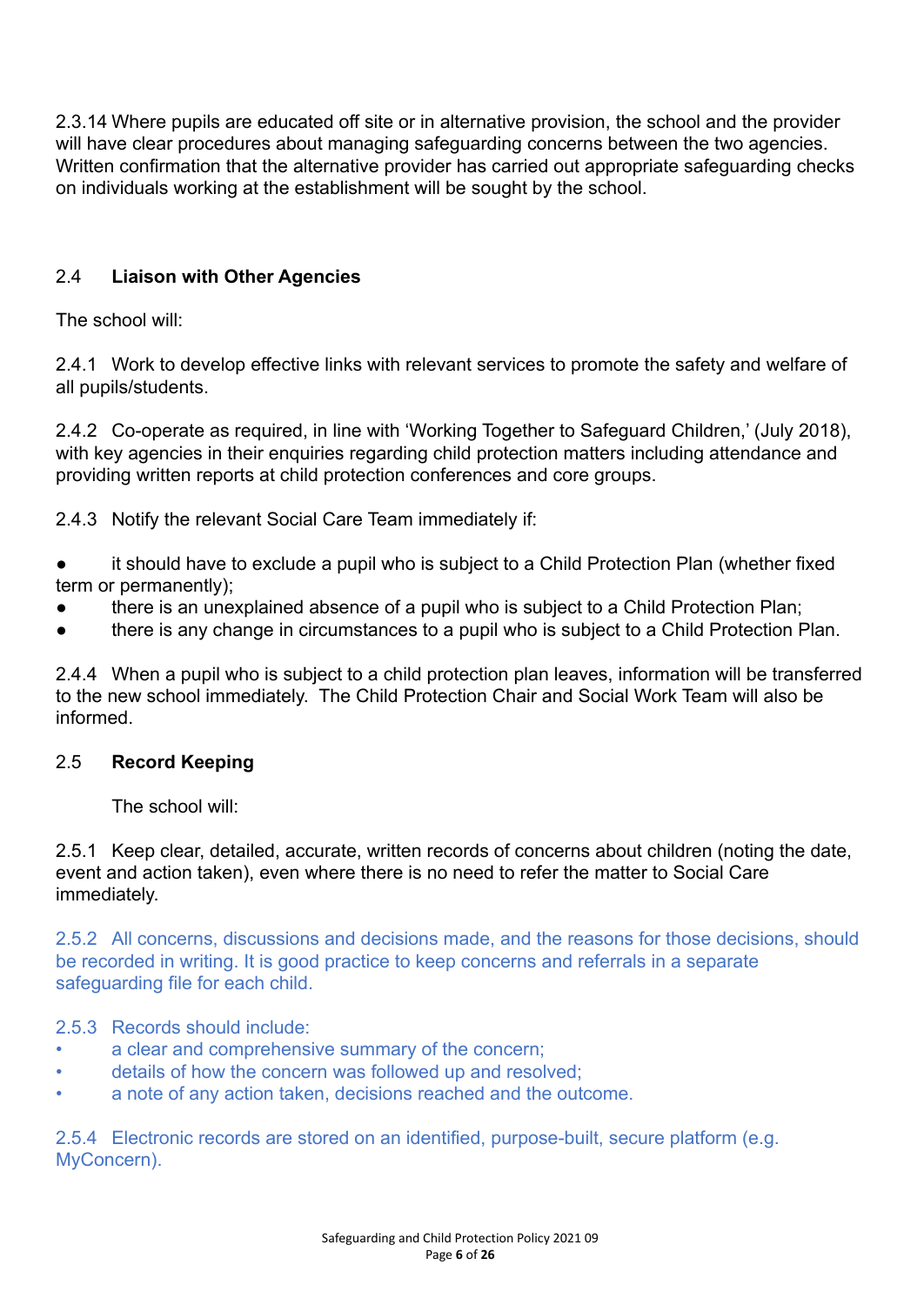2.5.5 Ensure all relevant safeguarding records are sent to the receiving school or establishment when a pupil moves schools, within five days, in accordance with 'Keeping Children Safe in Education, 2021, (page 148) and the Education Safeguarding Team's Guidance on Keeping and Managing Child Safeguarding Records.

The DSL will consider whether it would be appropriate to share information with the new school/college in advance of a child leaving.

2.5.6 Make parents aware that such records exist except where to do so would place the child at risk of harm.

2.5.7 Ensure all actions and decisions are led by what is considered to be in the best interests of the child.

#### 2.6 **Confidentiality and information sharing**

2.6.1 Information about children and their families is defined as 'special category data', i.e. information that identifies a living individual. Collection, storage and sharing of personal data is governed by the UK General Data Protection Regulations (UK GDPR) and the Data Protection Act 2018.

The school will:

2.6.2 Ensure staff and volunteers adhere to confidentiality protocols and that information is shared appropriately.

2.6.3 Ensure staff are aware that they have a professional responsibility to share information with other agencies in order to safeguard children, (as set out in 'Information sharing; Advice for practitioners providing safeguarding services to children, young people, parents and carers,' DfE, July 2018).

2.6.4 Ensure that if a member of staff receives a Subject Access Request (under the Data Protection Act 2018) from a pupil or parent they will refer the request to the DSL or Headteacher.

2.6.5 Ensure staff are clear with children that they cannot promise to keep secrets.

The Designated Safeguarding Lead/Deputies will:

2.6.6 Disclose information about a pupil to other members of staff on a 'need to know' basis. Parental consent may be required.

2.6.7 Aim to gain consent to share information and be mindful of situations where to do so would place a child at increased risk of harm. Information may be shared without consent if a person believes that there is good reason to do so, and that the sharing of information will enhance the safeguarding of a child in a timely manner.

2.6.8 Record when decisions are made to share or withhold information, who information has been shared with and why. (See 'Working Together to Safeguard Children,' July 2018)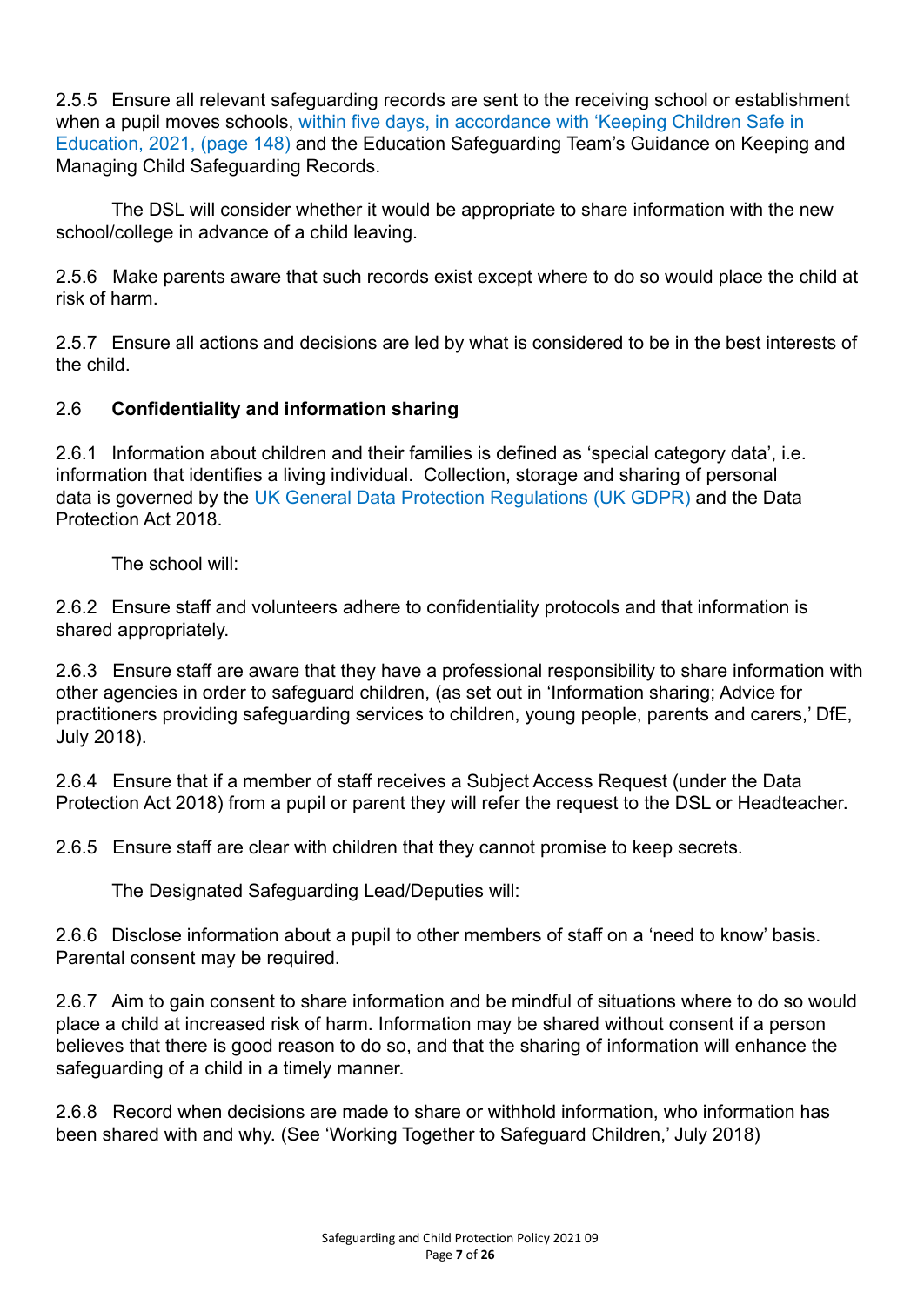2.6.9 In cases where the 'serious harm test' is met, schools must withhold providing the data in compliance with schools' obligations under the Data Protection Act 2018 and the UK GDPR. Where in doubt schools should seek independent legal advice.

2.6.10 Seek advice about confidentiality from outside agencies if required. (See 'Information sharing; Advice for practitioners providing safeguarding services to children, young people, parents and carers,' DfE, July 2018).

#### 2.7 **Communication with Parents/Carers**

The school will:

2.7.1 Ensure that parents/carers are informed of the responsibility placed on the school and staff in relation to child protection by setting out its duties in the school prospectus/website.

2.7.2 Undertake appropriate discussion with parents/carers prior to involvement of another agency unless the circumstances preclude this action.

2.7.3 Discuss with Children's Social Care if the school/college believes that notifying parents could place the child or another person at immediate risk of harm or prejudice the prevention or detection of crime.

2.7.4 Record what discussions have taken place with parents or if a decision has been made not to discuss it with parents, the rationale must be recorded. Records may subsequently be disclosable to relevant partner agencies if Child Protection proceedings commence.

#### **2.8 Peer on Peer Abuse**

We recognise that peer on peer abuse can manifest itself in many ways. This can include but is not limited to: bullying (including cyberbullying, prejudice-based and discriminatory bullying); abuse within intimate partner relationships; physical abuse such as hitting, kicking, shaking, biting, hair pulling, or otherwise causing physical harm; sexual violence and sexual harassment; consensual and non-consensual sharing of nudes and semi-nudes images and/or videos; causing someone to engage in sexual activity without consent, such as forcing someone to strip, touch themselves sexually, or to engage in sexual activity with a third party; upskirting part of the Voyeurism (Offences) Act, April 2019) and initiation/ hazing type violence and rituals. Addressing inappropriate behaviour (even if it appears to be relatively innocuous) can be an important intervention that helps prevent problematic, abusive and/or violent behaviour in the future.

2.8.1 All forms of peer on peer abuse are unacceptable and will be taken seriously.

The school will therefore:

2.8.2 Create a whole school protective ethos in which peer on peer abuse, including sexual violence and sexual harassment will not be tolerated.

2.8.3 Provide training for staff about recognising and responding to peer on peer abuse, including raising awareness of the gendered nature of peer abuse, with girls more likely to be victims and boys perpetrators.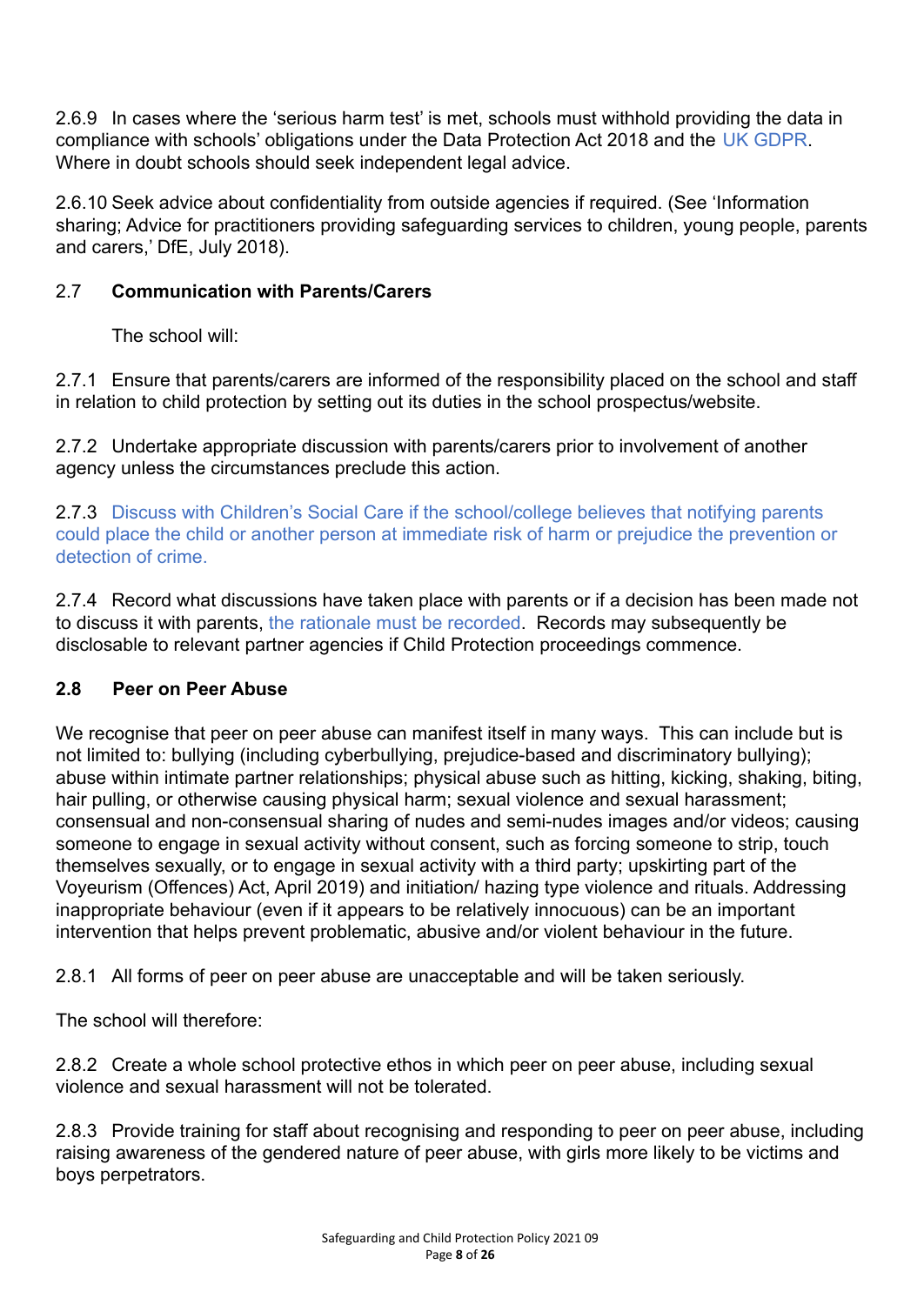2.8.4 Ensure that staff do not dismiss instances of peer on peer abuse, including sexual violence and sexual harassment as an inevitable part of growing up.

2.8.5 Include within the curriculum, information and materials that support children in keeping themselves safe from abuse, including abuse from their peers and online.

2.8.6 Provide high quality Relationship and Sex Education (RSE) and/or enrichment programmes including teaching about consent.

2.8.7 Ensure that staff members follow the procedures outlined in this policy when they become aware of peer on peer abuse.

2.8.8 Staff should be aware that some groups are potentially more at risk. Evidence shows girls, children with special educational needs and disabilities (SEND) and LGBT children are at greater risk.

#### 2.9 **Dealing with Sexual Violence and Sexual Harassment between children**

2.9.1 Sexual violence and sexual harassment can occur between two children of any age and sex from primary to secondary stage and into colleges. It can also occur online. It can also occur through a group of children sexually assaulting or sexually harassing a single child or group of children.

Children who are victims of sexual violence and sexual harassment will likely find the experience stressful and distressing. This will, in all likelihood, adversely affect their educational attainment and will be exacerbated if the alleged perpetrator(s) attends the same school or college. Sexual violence and sexual harassment exist on a continuum and may overlap, they can occur online and face to face (both physically and verbally) and are never acceptable.

The school will:

2.9.2 Be clear that sexual violence and sexual harassment will not be tolerated.

2.9.3 Provide training for staff on how to manage a report of sexual violence or sexual harassment.

2.9.4 Make decisions on a case-by-case basis.

2.9.5 Reassure victims that they are being taken seriously, offer appropriate support and take the wishes of the victim into account when decision making.

2.9.6 Implement measures to keep the victim, alleged perpetrator and if necessary other children and staff members, safe. Record any risk assessments and keep them under review.

2.9.7 Give consideration to the welfare of both the victim(s) and perpetrator(s) in these situations.

2.9.8 Liaise closely with external agencies, including police and social care, when required.

2.9.9 Refer to 'Keeping Children Safe in Education - Part Five', 2021, 'Sexual violence and sexual harassment between children in schools and colleges,' (DfE, September, 2021) for full details of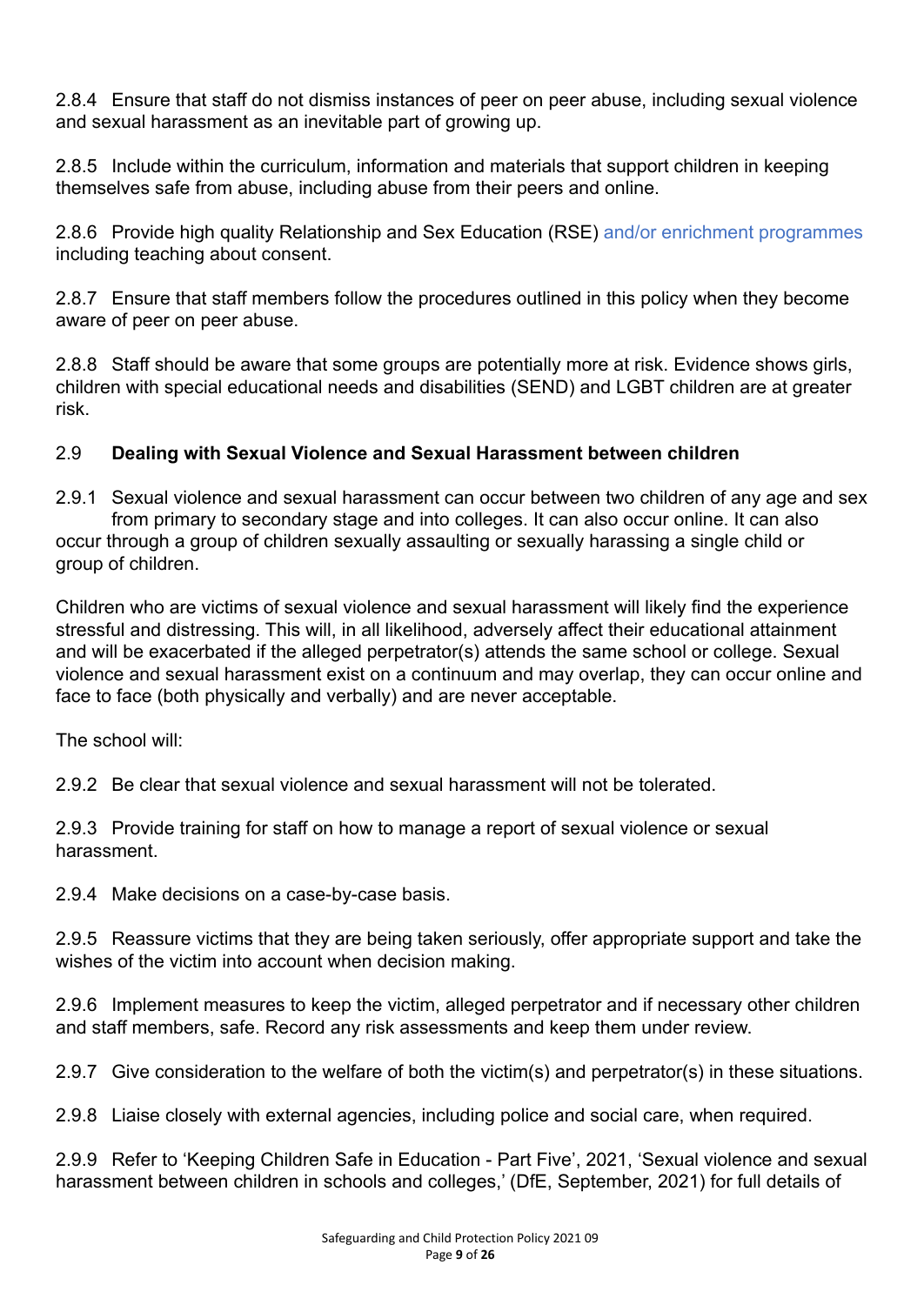procedures to be followed in such cases. Also see 'Sharing nudes and semi-nudes: advice for education settings working with children and young people' (UKCIS, December 2020)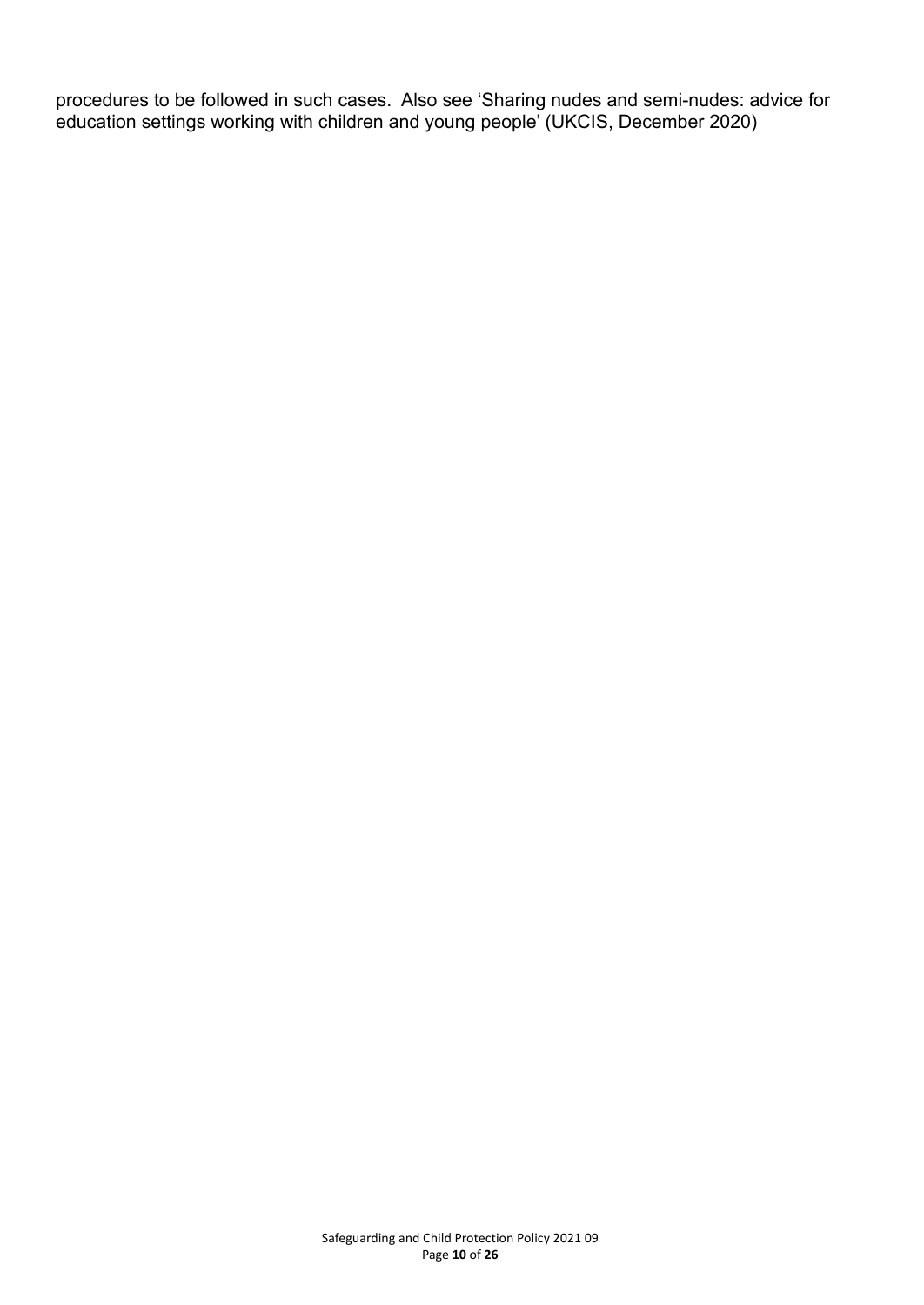#### **3.0 SUPPORTING CHILDREN**

The Federation recognises that **any** child may be subject to abuse and that mental health problems can, in some cases, be an indicator that a child has suffered or is at risk of suffering abuse, neglect or exploitation and as such will support all children by:

3.1 Providing curricular opportunities to encourage self-esteem and self-motivation.

3.2 Creating an ethos that actively promotes a positive, supportive and safe environment and values the whole community.

3.3 Applying the Federation's behaviour policy effectively. All staff will agree on a consistent approach, which focuses on the behaviour of the child but does not damage the pupil's sense of self-worth. The school will ensure that the pupil knows that some behaviour is unacceptable but s/he is valued and not to be blamed for any abuse which has occurred.

3.4 Liaise with the senior mental health lead where safeguarding concerns are linked to mental health in school/college for advice on case management.

3.5 Liaising with other agencies which support the pupil such as Social Care, Child and Adolescent Mental Health Services, Cambridgeshire Sexual Behaviour Service or Early Help Teams.

3.6 Promote supportive engagement with parents and/or carers in safeguarding and promoting the welfare of children, including where families may be facing challenging circumstances

3.7 The school recognises that whilst **any** child may benefit from early help, staff are encouraged to consider the wider environmental factors present in a child's life which could pose a threat to their welfare or safety, (contextual safeguarding). Staff are required to be particularly alert to the potential need for early help for children in particular circumstances. Please see pages 8 – 9 of Keeping Children Safe in Education, 2021 for the complete list. The list includes:

#### 3.6.1 **Children with Disabilities, Additional Needs or Special Educational Needs**

We recognise that, statistically, children with additional needs, special educational needs, emotional and behavioural difficulties and disabilities are most vulnerable to abuse. School staff who deal with children with complex and multiple disabilities and/or emotional and behavioural problems should be particularly sensitive to indicators of abuse*.*

The school has pupils with emotional and behavioural difficulties and/or challenging behaviours. The school will support staff to decide appropriate strategies that will reduce anxiety for the individual child and raise self–esteem as part of an overall behaviour support plan agreed with parents/carers.

As part of the PSHE curriculum staff will teach children personal safety skills commensurate with their age, ability and needs. Children will be taught personal safety skills such as: how to recognise if they are feeling unsafe including within family relationships and friendships; how to ask for help; the difference between safe and unsafe secrets; the difference between safe and unsafe physical contact; and how recognise and manage risk including in a digital context. The content of lessons will be shared with parents/carers so that these skills can be supported at home.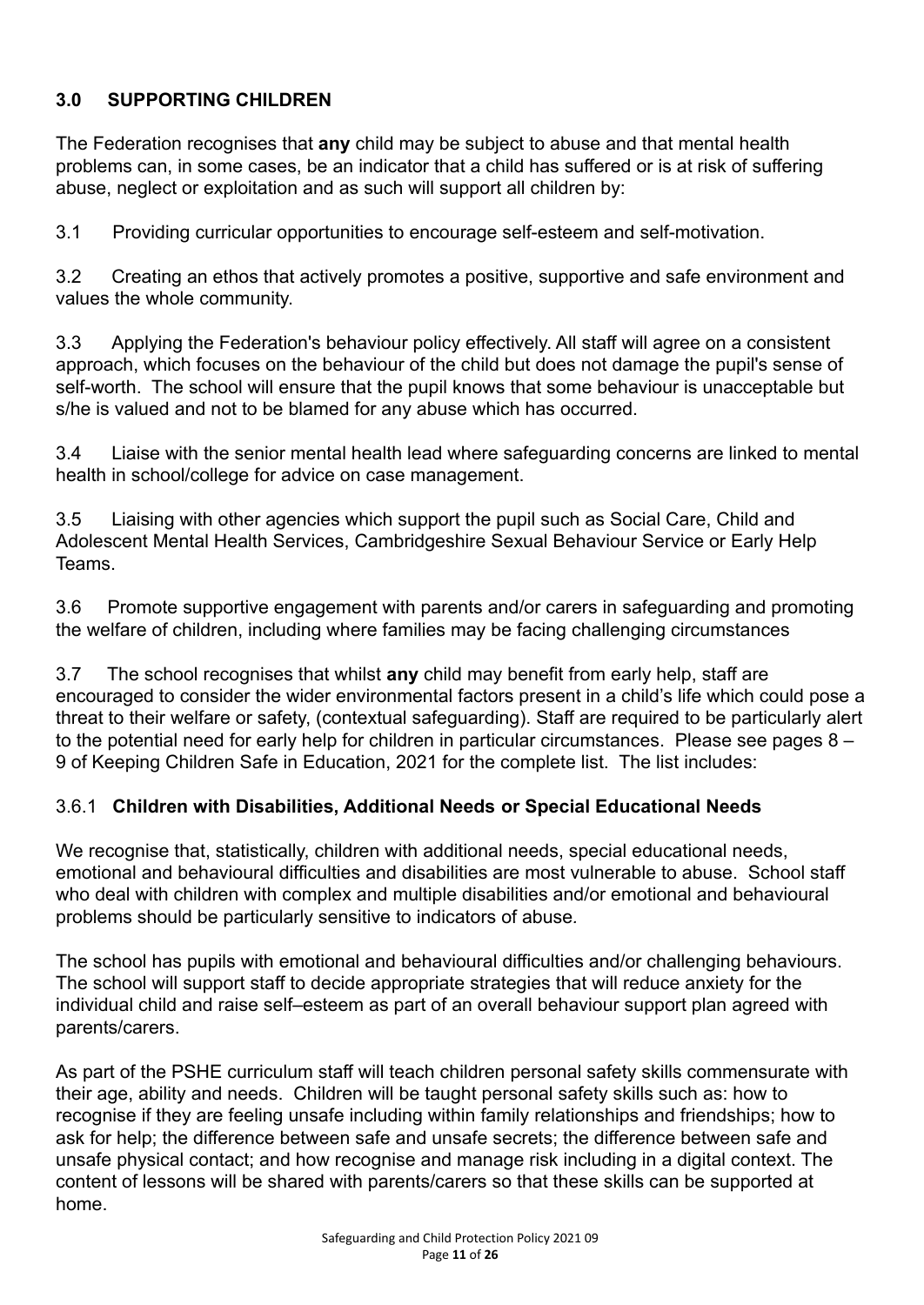The school has pupils who may have communication difficulties and we are aware that they are vulnerable to abuse because they are unable to express themselves to others. Instead, such children will often exhibit changes in behaviours or signs and indicators of abuse recognised by staff with a good knowledge of the child.

Where necessary, the school will provide additional training to staff in the use of Makaton, PECS or other communication systems. Supervision by senior managers will be vigilant to create a protective ethos around the child.

We promote high standards of practice, including ensuring that disabled children know how to raise concerns, and have access to a range of adults with whom they can communicate.

#### 3.6.2 **Young Carers**

The school recognises that children who are living in a home environment which requires them to act as a young carer for a family member or a friend, who is ill, disabled or misuses drugs or alcohol can increase their vulnerability and that they may need additional support and protection.

School will: seek to identify young carers; offer additional support internally; signpost to external agencies; be particularly vigilant to the welfare of young carers and follow the procedures outlined in this policy, referring to Early Help or Social Care as required if concerns arise.

#### 3.6.3 **Children at Risk of Criminal Exploitation**

Criminal exploitation of children is a form of harm that is a typical feature of county lines activity. Drug networks or gangs exploit children and young people to carry drugs and money from urban areas to suburban and rural areas. Exploitation can occur even if activity appears to be consensual.

All staff will consider whether children are at risk of abuse or exploitation in situations outside their families. School will address indicators of child criminal exploitation with staff through training. Staff will follow the procedures outlined in this policy if concerns of criminal exploitation arise.

The Designated Safeguarding Lead will complete Safeguarding Children Partnership Board's [Exploitation Risk Assessment and Management Tool](http://www.safeguardingcambspeterborough.org.uk/wp-content/uploads/2018/05/Exploitation-CSECCE-Risk-Assessment-Tool.docx) and refer to Social Care if there is a concern that a young person may be at risk of criminal exploitation.

The school recognises that young people who go missing can be at increased risk of child criminal exploitation, modern slavery and/or trafficking and has procedures in place to ensure appropriate response to children and young people who go missing, particularly on repeat occasions.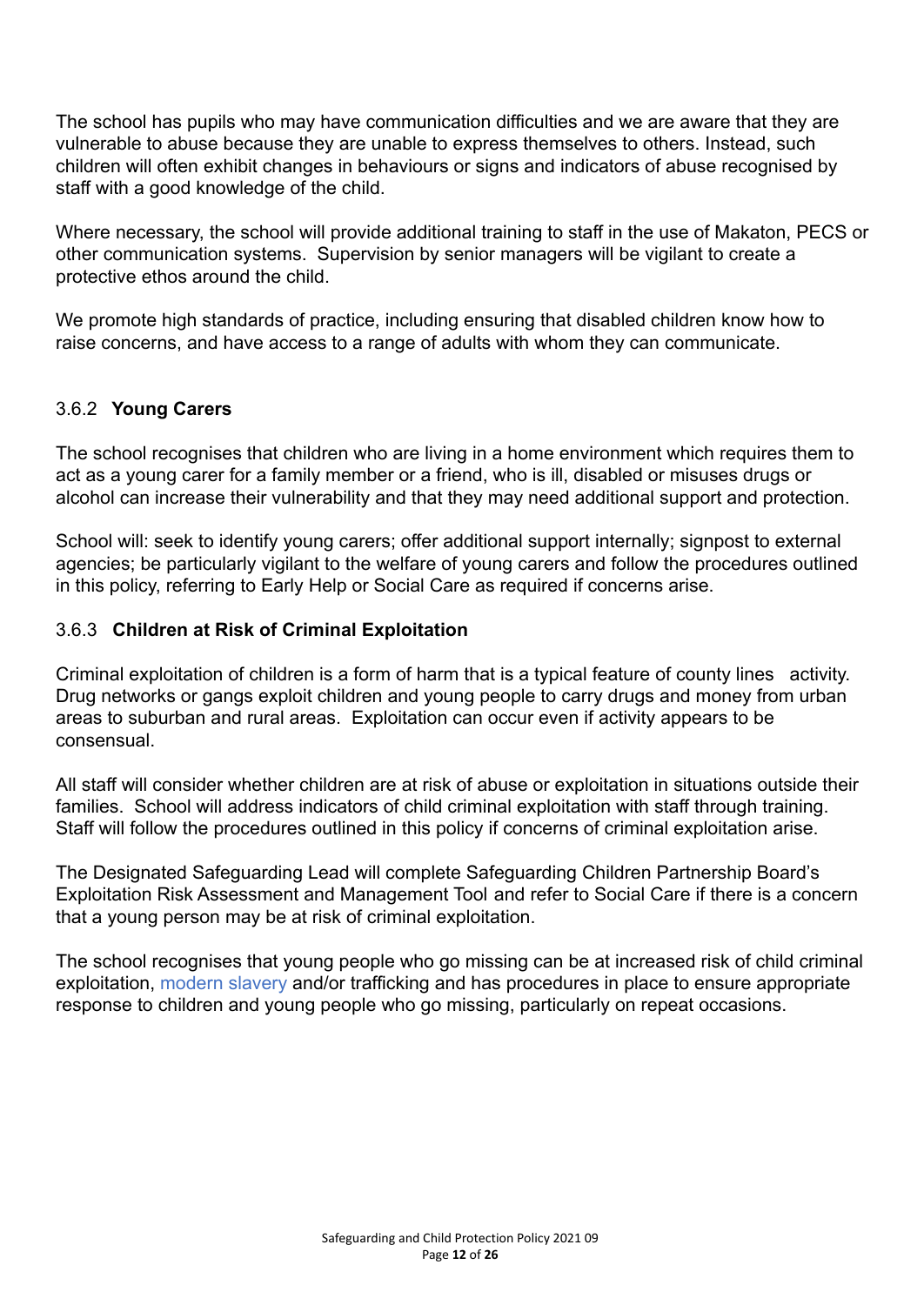#### 3.6.4 **Children Frequently Missing Education**

School recognises that children going missing, particularly repeatedly, can act as a warning sign of a range of safeguarding possibilities including abuse, neglect, child sexual exploitation and child criminal exploitation, modern slavery, mental health problems, risk of substance abuse, risk of travelling to conflict zones, and risk of FGM or forced marriage.

The school monitors attendance of individual pupils closely, as outlined in the Attendance Policy, and analyses patterns of absence to aid early identification of concerning patterns of absence.

The school endeavors to hold more than one emergency contact for each pupil to provide additional options to make contact with a responsible adult when a child missing education is identified as a welfare and/or safeguarding concern.

When a child is missing from education, the school follows the procedure as set out in Cambridgeshire's Children Missing Education guidance. The school will inform Social Care if a missing child is subject to a Child Protection Plan or there have been ongoing concerns.

#### 3.6.5 **Children Misusing Drugs or Alcohol**

The discovery that a young person is misusing legal or illegal substances or reported evidence of their substance misuse is not necessarily sufficient in itself to initiate child protection proceedings but the school will consider such action in the following situations:

When there is evidence or reasonable cause:

- To believe the young person's substance misuse may cause him or her to be vulnerable to other abuse such as sexual abuse;
- To believe the pupil's substance related behaviour is a result of abuse or because of pressure or incentives from others, particularly adults;
- Where the misuse is suspected of being linked to parent/carer substance misuse.
- Where the misuse indicates an urgent health or safeguarding concern
- Where the child is perceived to be at risk of harm through any substance associated criminality

#### 3.6.6 **Children at Risk of Child Sexual Exploitation**

Child sexual exploitation (CSE) is a form of child sexual abuse. It occurs where an individual or group takes advantage of an imbalance of power to coerce, manipulate or deceive a child or young person under the age of 18 into sexual activity (a) in exchange for something the victim needs or wants, and/or (b) for the financial advantage or increased status of the perpetrator or facilitator. The victim may have been sexually exploited even if the sexual activity appears consensual. Child sexual exploitation does not always involve physical contact; it can also occur through the use of technology.

CSE can be a one-off occurrence or a series of incidents over time and range from opportunistic to complex organised abuse. It can involve force and/or enticement-based methods of compliance and may, or may not, be accompanied by violence or threats of violence.

Potential indicators of sexual exploitation will be addressed within staff training, including raising awareness with staff that some young people who are being sexually exploited do not show any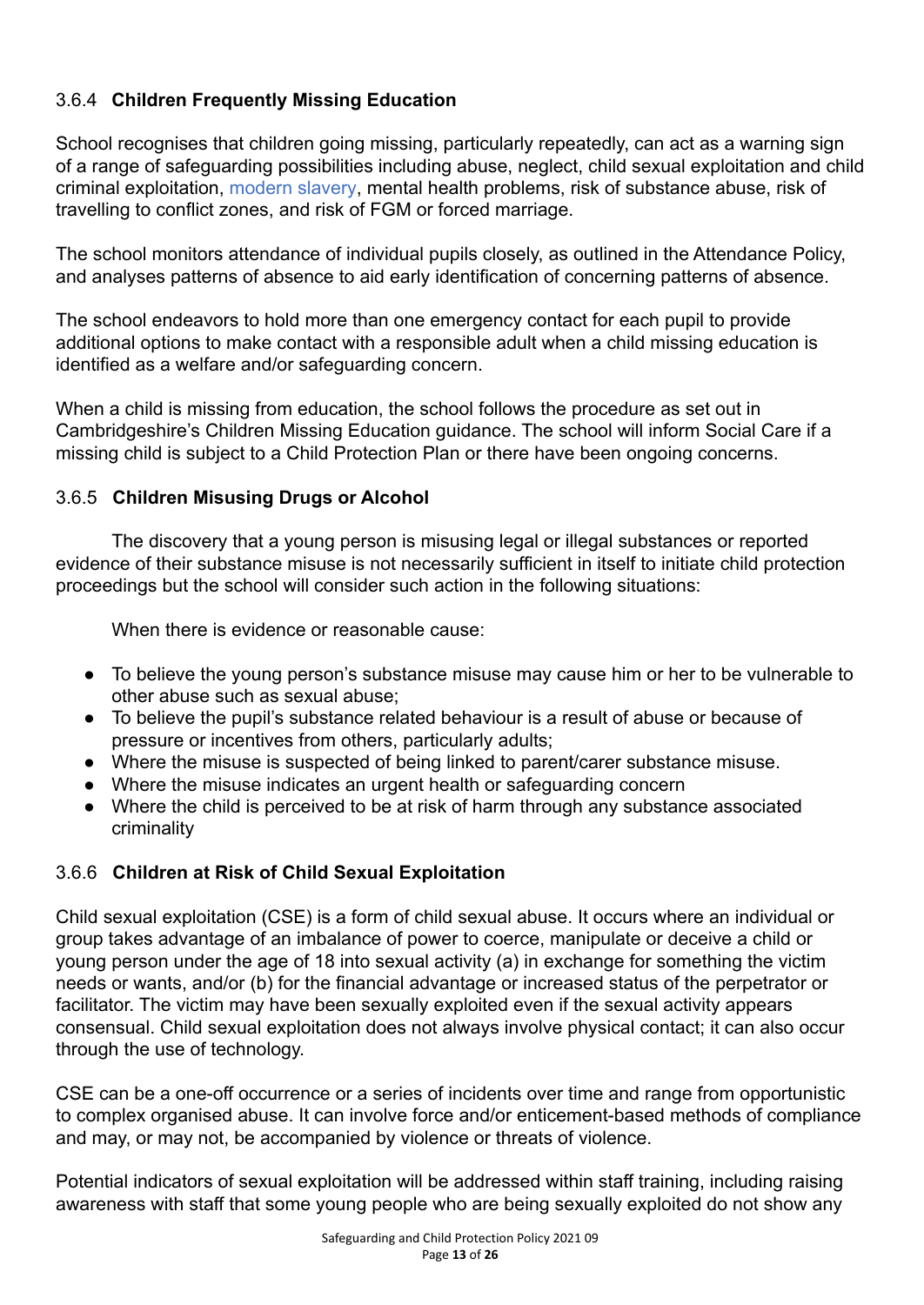external signs of abuse and may not recognise it as abuse. Staff will follow the procedures outlined in this policy if concerns of child sexual exploitation arise.

The Designated Safeguarding Lead will complete the Safeguarding Children Partnership Board's [Exploitation Risk Assessment and Management Tool](http://www.safeguardingcambspeterborough.org.uk/wp-content/uploads/2018/05/Exploitation-CSECCE-Risk-Assessment-Tool.docx) and refer to Social Care if there is a concern that a young person may be at risk of CSE.

The Federation recognises that young people who go missing can be at increased risk of sexual exploitation and has procedures in place to ensure appropriate response to children and young people who go missing, particularly on repeat occasions.

#### 3.6.7 **Children Living with Substance Misusing Parents/Carers**

Misuse of drugs and/or alcohol is strongly associated with Significant Harm to children, especially when combined with other features such as domestic violence.

When the Federation receives information about drug and alcohol abuse by a child's parents/carers they will follow appropriate procedures.

This is particularly important if the following factors are present:

- Use of the family resources to finance the parent's dependency, characterised by inadequate food, heat and clothing for the children
- Children exposed to unsuitable caregivers or visitors, e.g. customers or dealers
- The effects of alcohol leading to an inappropriate display of sexual and/or aggressive behaviour
- Chaotic drug and alcohol use leading to emotional unavailability, irrational behaviour and reduced parental vigilance
- Disturbed moods as a result of withdrawal symptoms or dependency
- Unsafe storage of drugs and/or alcohol or injecting equipment
- Drugs and/or alcohol having an adverse impact on the growth and development of the unborn child

#### 3.6.8 **Children Living with Domestic Abuse**

The Domestic Abuse Act 2021 introduces the first ever statutory definition of domestic abuse and recognises the impact of domestic abuse on children, as victims in their own right, if they see, hear or experience the effects of abuse.

All children can witness and be adversely affected by domestic abuse in the context of their home life where domestic abuse occurs between family members. Experiencing domestic abuse and/or violence can have a serious, long lasting emotional and psychological impact on children. In some cases, a child may blame themselves for the abuse or may have had to leave the family home as a result.

Young people can also experience domestic abuse within their own intimate relationships. This form of peer on peer abuse is sometimes referred to as 'teenage relationship abuse'. Depending on the age of the young people, this may not be recognised in law under the statutory definition of 'domestic abuse' (if one or both parties are under 16).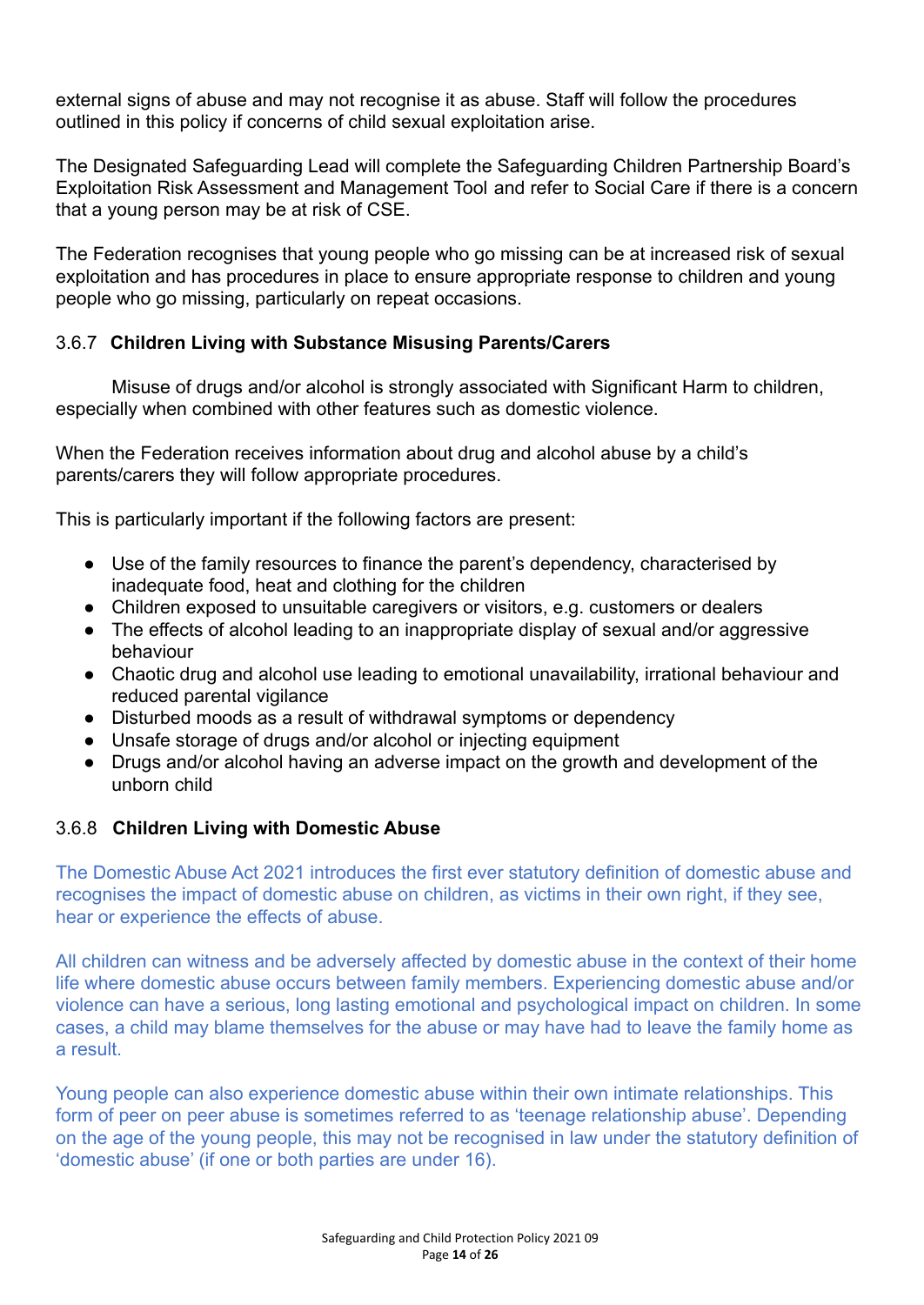Domestic Abuse is defined as any incident or pattern of incidents of controlling, coercive or threatening behaviour, violence or abuse between those aged 16 or over who are 'personally connected' regardless of gender or sexuality. This can encompass but is not limited to the following types of abuse: psychological, physical, sexual, financial and emotional, coercive or controlling behaviour.

The Federation recognises that where there is Domestic Abuse in a family, the children/young people will always be affected; the longer the violence continues, the greater the risk of significant and enduring harm, which they may carry with them into their adult life and relationships. Domestic Abuse can also affect children in their personal relationships as well as in the context of home life.

Staff will follow the procedures outlined in this policy if concerns of Domestic Abuse arise. The Federation will vigilantly monitor the welfare of children living in domestic abuse households, offer support to them and contribute to any Multi-Agency Risk Assessment Conference (MARAC) safety plan as required.

At The Trumpington Federation we are working in partnership with Cambridgeshire Police and Cambridgeshire County Council/ to identify and provide appropriate support to pupils who have experienced domestic abuse in their home; this scheme is called Operation Encompass.

In order to achieve this, Cambridgeshire's Education Safeguarding Team will share police information of all domestic incidents, where one of our pupils has been present, with the Designated Safeguarding Lead(s) (DSL)/Domestic Abuse (DA) Lead.

On receipt of any information, the DSL/DA Lead will decide on the appropriate support the child may require. The Operation Encompass information is stored in line with all other confidential safeguarding and child protection information. All information sharing and resulting actions will be undertaken in accordance with the 'Cambridgeshire and Peterborough *Joint Agency Protocol for Domestic Abuse – Notifications to Schools, Colleges and Early Years settings*'.

#### 3.6.9 **Children at risk of 'Honour- Based' Abuse including Female Genital Mutilation**

So called 'honour-based' abuse (HBA) encompasses incidents which have been committed to protect or defend the honour of the family and/or community, including breast ironing, female genital mutilation (FGM) and forced marriage. The Federation takes these concerns seriously and staff are made aware of the possible signs and indicators that may alert them to the possibility of HBA through training. Staff are required to treat all forms of HBA as abuse and follow the procedures outlined in this policy.

FGM is a procedure involving the partial or total removal of the external female genitalia or other injury to the female genital organs. FGM is illegal in the UK. Any indication that a child is at risk of FGM, where FGM is suspected, or where the woman is under 18, will be dealt with under the child protection procedures outlined in this policy. Staff will report concerns to the DSL, who will make appropriate and timely referrals to social care. In these cases, parents will not be informed before seeking advice and the case will still be referred to social care even if it is against the pupil's wishes.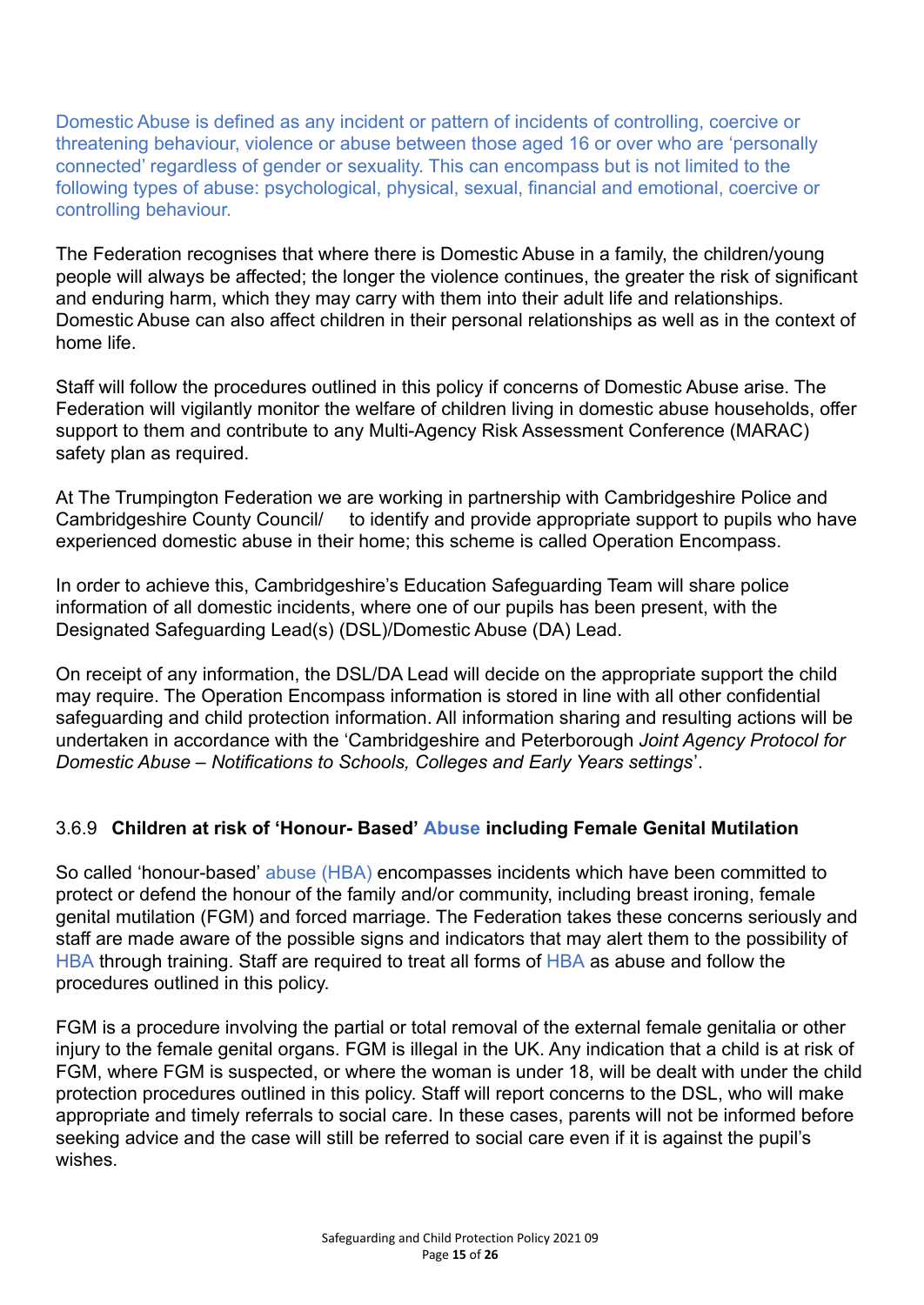In accordance with the Female Genital Mutilation Act, it is a statutory duty for teachers in England and Wales to report 'known' cases of FGM in under-18s which they identify in the course of their professional work to the police. Teachers should still consider and discuss any such case with the DSL and involve social care as appropriate, but the teacher will personally report to the police that an act of FGM appears to have been carried out.

#### 3.6.10 **Children who have returned home to their family from care**

The Federation recognises that a previously looked after child potentially remains vulnerable. The Federation will vigilantly monitor the welfare of previously looked after children, keep records and notify Social Care as soon as there is a recurrence of a concern in accordance with the Cambridgeshire and Peterborough Safeguarding Children Partnership Board 'Inter - Agency Procedures.'

#### 3.6.11 **Children showing signs of Abuse and/or Neglect**

The Federation recognises that experiencing abuse or neglect may have an adverse impact on those children which may last into adulthood without appropriate intervention and support. School may be the only stable, secure and predictable element in the lives of children at risk. Children who have experienced abuse or neglect may display this through their own behaviour, which may be challenging and defiant or passive and withdrawn. We recognise that children may develop abusive behaviours and that these children may need to be referred on for appropriate support and intervention.

All staff should be aware that safeguarding incidents and/or behaviours can be associated with factors outside the school or college and/or can occur between children outside of these environments. All staff, but especially the designated safeguarding lead (and deputies) should consider whether children are at risk of abuse or exploitation in situations outside their families. Extra-familial harms take a variety of different forms and children can be vulnerable to multiple harms including (but not limited to) sexual exploitation, criminal exploitation, and serious youth violence.

The Federation will provide training for staff to ensure that they have the skills to identify and report cases, or suspected cases, of abuse in accordance with the procedures outlined in this policy.

#### 3.6.12 **Children at Risk of Radicalisation**

Children are vulnerable to extremist ideology and radicalisation. Similar to protecting children from other forms of harms and abuse, protecting children from this risk should be a part of a schools' or colleges' safeguarding approach.

The governing body will ensure that the DSL has undertaken Prevent awareness training and that all staff receive training about the Prevent Duty.

Staff are required to be alert to changes in children's behavior which could indicate they need help or protection. Concerns that a child is at risk of radicalisation are referred to the DSL in the usual way. The school's/college's designated safeguarding lead (and any deputies) should be aware of local procedures for making a Prevent referral.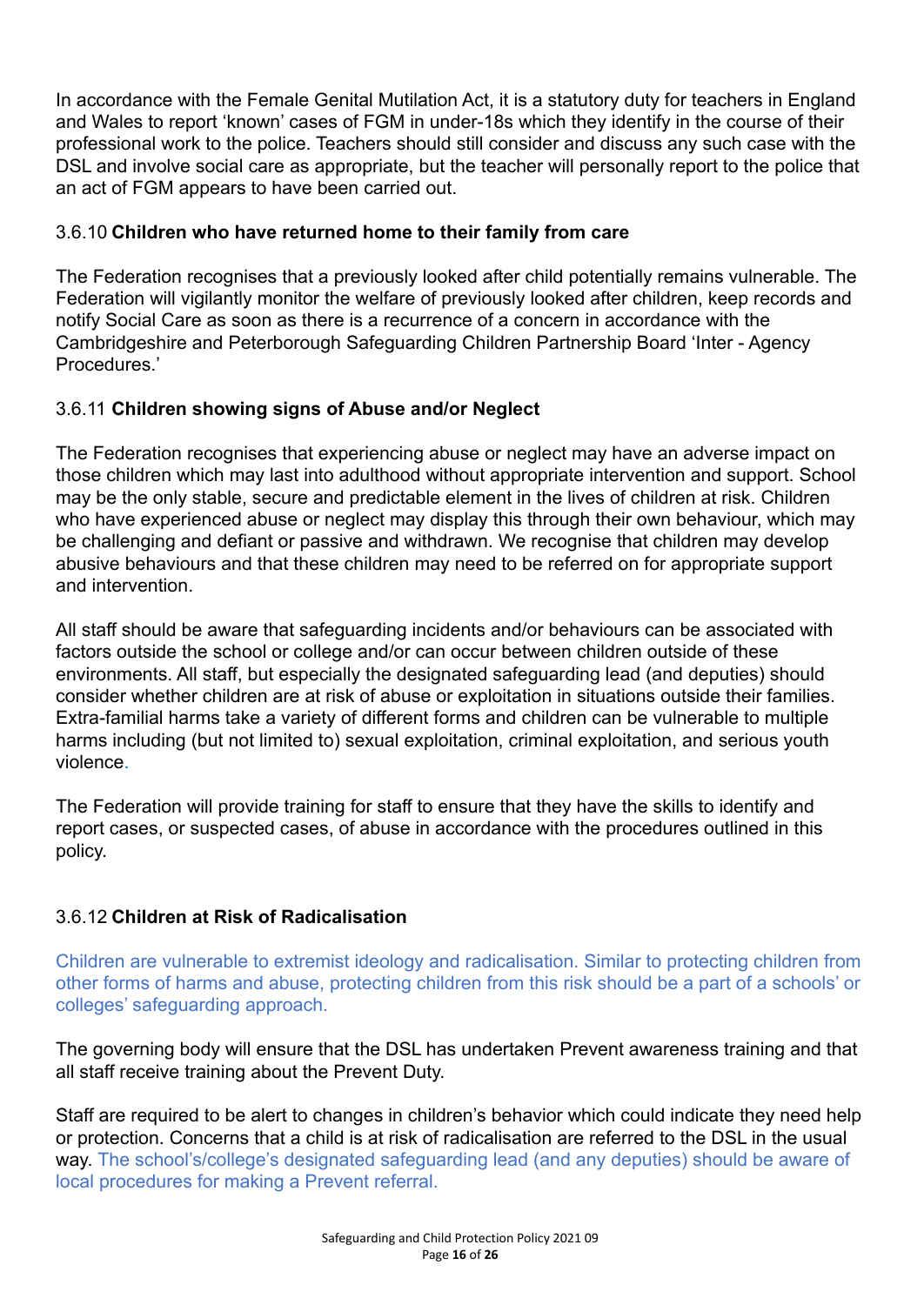See also 'The Prevent Duty, Departmental advice for schools and childcare providers', DfE (June 2015), and 'Revised Prevent Duty Guidance: for England and Wales,' HM Government, (July 2015).

#### 3.6.13 **Privately Fostered Children**

Private fostering is when a child under the age of 16, (under 18 if disabled) is provided with care and accommodation by a person who is not a parent, person with parental responsibility for them or relative in their own home for 28 days or more.

The Federation will follow the mandatory duty to inform the local authority of any 'Private Fostering' arrangements and refer to the Specialist Fostering Team.

#### 3.6.14 **Children who have Family Members in Prison**

The Federation is committed to supporting children and young people who have a parent or close relative in prison and will work with the family to find the best ways of supporting the child.

The Federation recognises that children with family members in prison are at risk of poor outcomes including: poverty, stigma, isolation, poor mental health and poor attendance.

The Federation will treat information shared by the family in confidence and it will be shared on a 'need to know' basis.

The Federation will work with the family and the child to minimise the risk of the child not achieving their full potential.

#### **4.0 PREVENTING UNSUITABLE PEOPLE FROM WORKING WITH CHILDREN**

4.1 The Federation will operate safer recruitment practices including ensuring appropriate DBS and reference checks are undertaken according to Part Three of 'Keeping Children Safe in Education', 2021. This section should be read in conjunction with the school's Safer Recruitment Policy.

4.2 The governing body will ensure that at least one of the persons who conducts an interview has completed safer recruitment training**.**

#### **The following members of staff have undertaken Safer Recruitment training :**

- Oriana Dalton
- Lucy Tanner
- Graham Ingrey

#### **4.3 Allegations that may meet the harms threshold (Part Four, Section One)**

4.3.1 Any allegation of abuse made against a member of staff (including supply staff and volunteers) that meets the harms threshold as set out in Keeping Children Safe in Education, 2021, Part Four, Section One, will be reported straight away to the Head Teacher or Principal.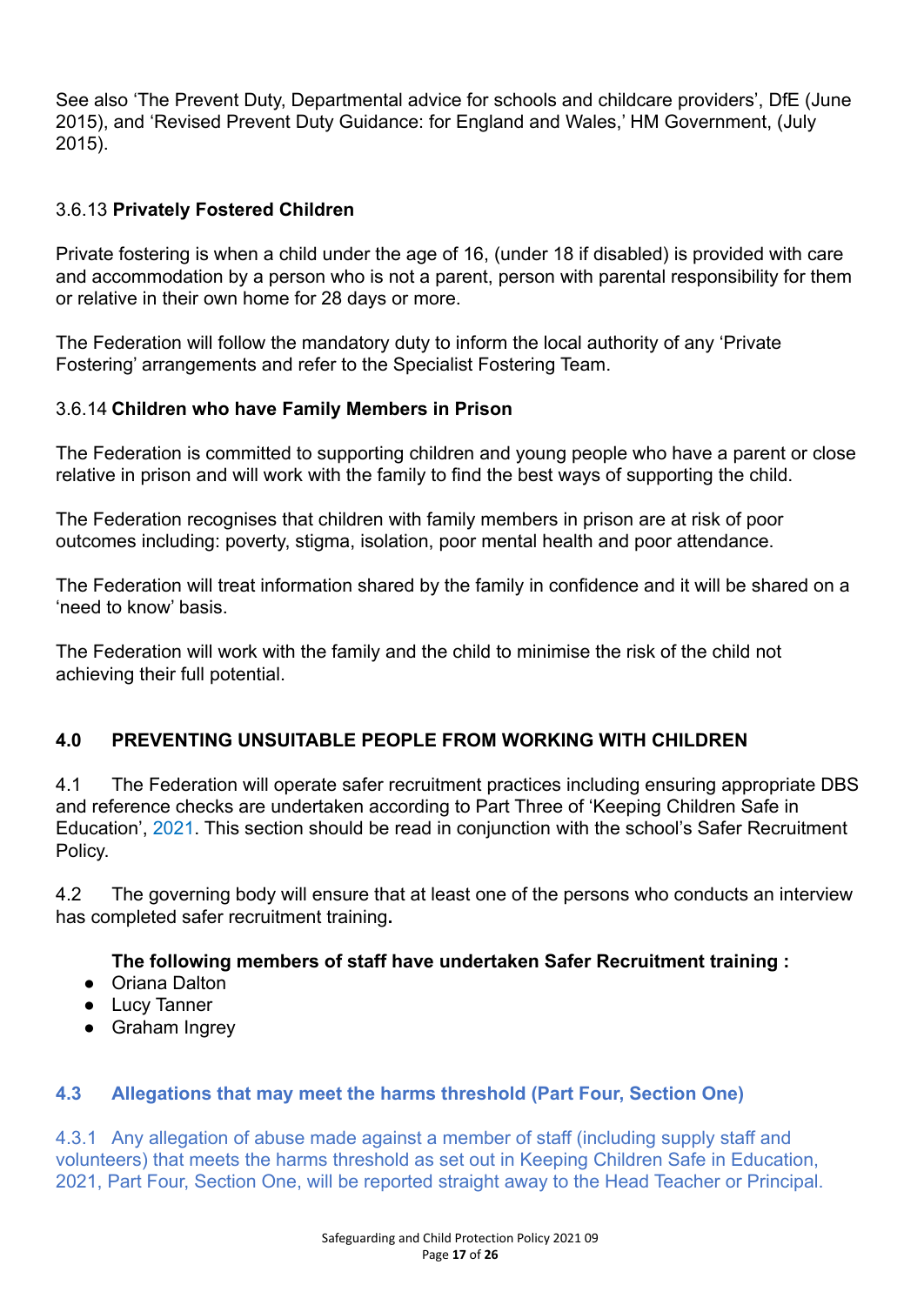4.3.2 In cases where the Head Teacher or Principal is the subject of an allegation, it will be reported to the Chair of Governors. The Federation will follow the procedures set out in Part Four of 'Keeping Children Safe in Education', 2021.

4.3.3 The Federation will consult with the Local Authority Designated Officer (LADO) in the event of an allegation being made against a member of staff, volunteer or agency/supply staff and adhere to the relevant procedures set out in 'Keeping Children Safe in Education', 2021 *and the school's HR Policies, and seek advice from their HR provider.*

4.3.4 The Headteacher or Chair of Governors will ensure that all allegations are reported to the LADO within one working day. The LADO will advise on all further action to be taken.

4.3.5 Before contacting the LADO, schools and colleges should conduct basic enquiries in line with local procedures to establish the facts to help them determine whether there is any foundation to the allegation, being careful not to jeopardise any future police investigation.

4.3.6 Where the school or college identify a child has been harmed they should contact children's social care and as appropriate the police immediately.

4.3.7 The Federation will consider:

**• Looking after the welfare of the child** - the designated safeguarding lead is responsible for ensuring that the child is not at risk and referring cases of suspected abuse to the local authority children's social care.

● **Investigating and supporting the person subject to the allegation** - the case manager should discuss with the LADO, the nature, content and context of the allegation, and agree a course of action.

4.3.8 The Federation will ensure that any disciplinary proceedings against staff, supply staff or volunteers relating to child protection matters are concluded in full even when the member of staff, supply staff or volunteer is no longer employed at the Federation and that notification of any concerns is made to the relevant authorities and professional bodies and included in references where applicable.

4.3.9 Staff (including supply staff and volunteers) who are the subject of an allegation have the right to have their case dealt with fairly, quickly, and consistently and to be kept informed of its progress. Suspension should not be an automatic response when an allegation is reported. However, in some cases, staff may be suspended where this is deemed to be the best way to ensure that children are protected.

#### 4.4 **Concerns that do not meet the harms threshold (Part Four, Section Two)**

4.4.1 Low level concerns that do not meet the harms threshold should be reported to the Headteacher/Principal. NB: The term low level does not mean that it is insignificant, it means that the behaviour towards a child does not meet the harms test.

4.4.2 In cases where the Head Teacher or Principal is the subject of an allegation, it will be reported to the Chair of Governors. The Federation will follow the procedures set out in Part Four of 'Keeping Children Safe in Education', 2021.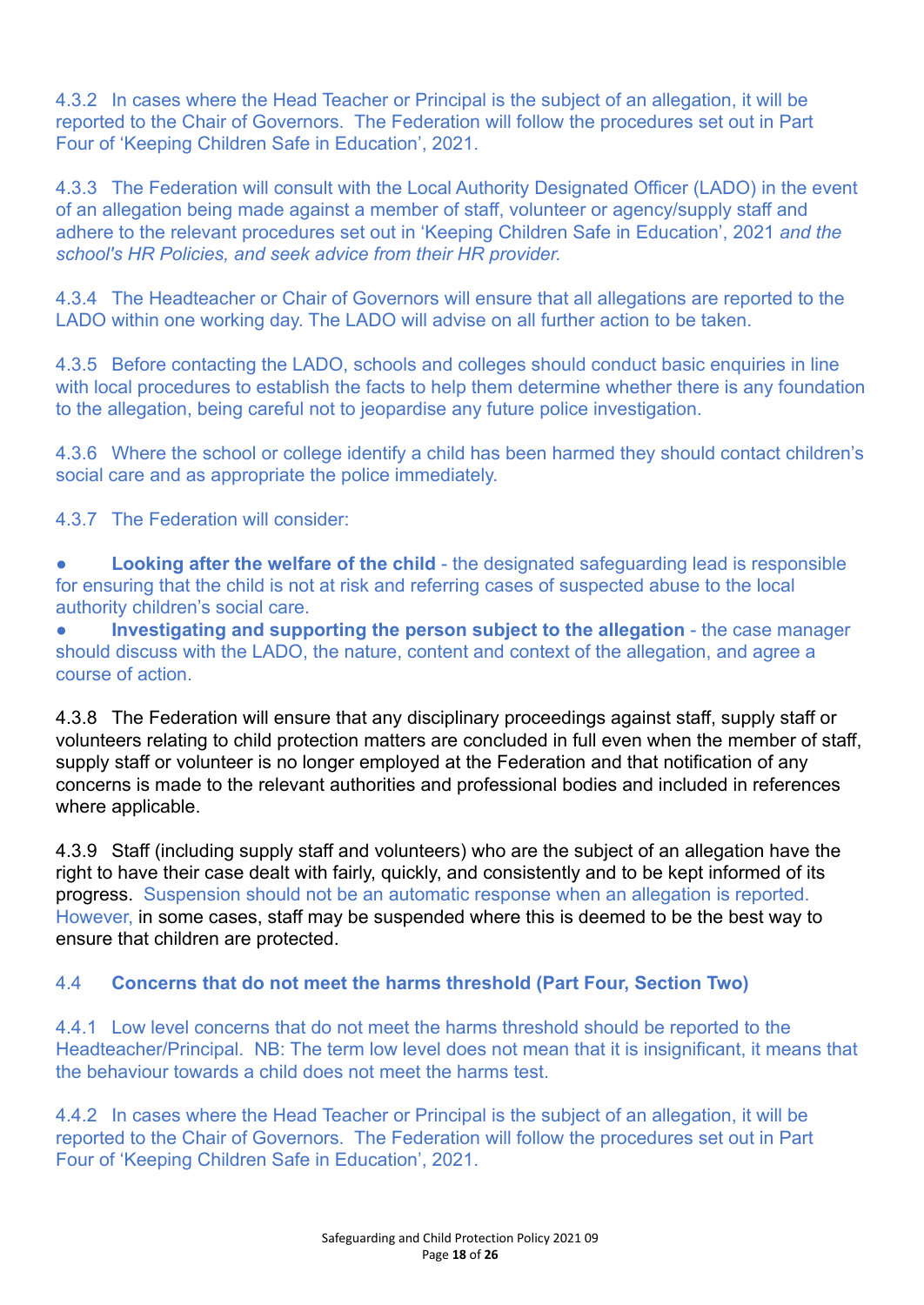4.4.3 The school/college will deal with any such concern, no matter how small, where an adult working in or on behalf of the school or college may have acted in a way that:

- is inconsistent with the staff code of conduct, including inappropriate conduct outside of
- work; and
- does not meet the allegations threshold or is otherwise not considered serious enough to consider a referral to the LADO.

4.4.4 All low-level concerns should be recorded in writing. The record should include details of the concern, the context in which the concern arose, and action taken. The name of the individual sharing their concerns should also be noted, if the individual wishes to remain anonymous then that should be respected as far as reasonably possible.

4.4.5 Schools and colleges can decide where these records are kept, but they must be kept confidential, held securely and comply with the Data Protection Act 2018 and the UK General Data Protection Regulation (UK GDPR)

These records are held online.

4.5 The Federation will promote an open and transparent culture in which all concerns about all adults working in or on behalf of the Federation (including supply teachers, volunteers and contractors) are dealt with promptly and appropriately. This will enable the Federation to identify concerning, problematic or inappropriate behaviour early; minimise the risk of abuse; and ensure that adults working in or on behalf of the Federation are clear about professional boundaries and act within these boundaries, and in accordance with the ethos and values of the institution.

4.5.1 The Federation should ensure that **all** staff, paid and unpaid, are aware of the need for maintaining appropriate and professional boundaries in their relationships with pupils and parents/carers as advised within the Local Authority's Code of Conduct: 'Guidance for Safer Working Practice for Adults who work with Children and Young People in Education Settings' (May 2019). As part of the Induction process, all staff, paid and unpaid, will receive guidance about how to create appropriate professional boundaries (in both the real and virtual world) with all children, especially those with a disability or who are vulnerable.

4.5.2 All staff have signed to confirm that they have read 'Guidance for Safer Working Practice for Adults who work with Children and Young People in Education Settings' (May 2019).

4.5.3 The Federation will ensure that staff, supply staff and volunteers are aware that sexual relationships with pupils aged under 18 are unlawful and could result in legal proceedings taken against them under the Sexual Offences Act 2003 (Abuse of Position of Trust).

#### **5.0 OTHER RELATED POLICIES AND PROCEDURES**

#### **5.1 Use of Mobile Phones Policy**

5.1.1 This is a requirement for all Nursery or primary schools with EYFS but any school may wish to adopt the policy.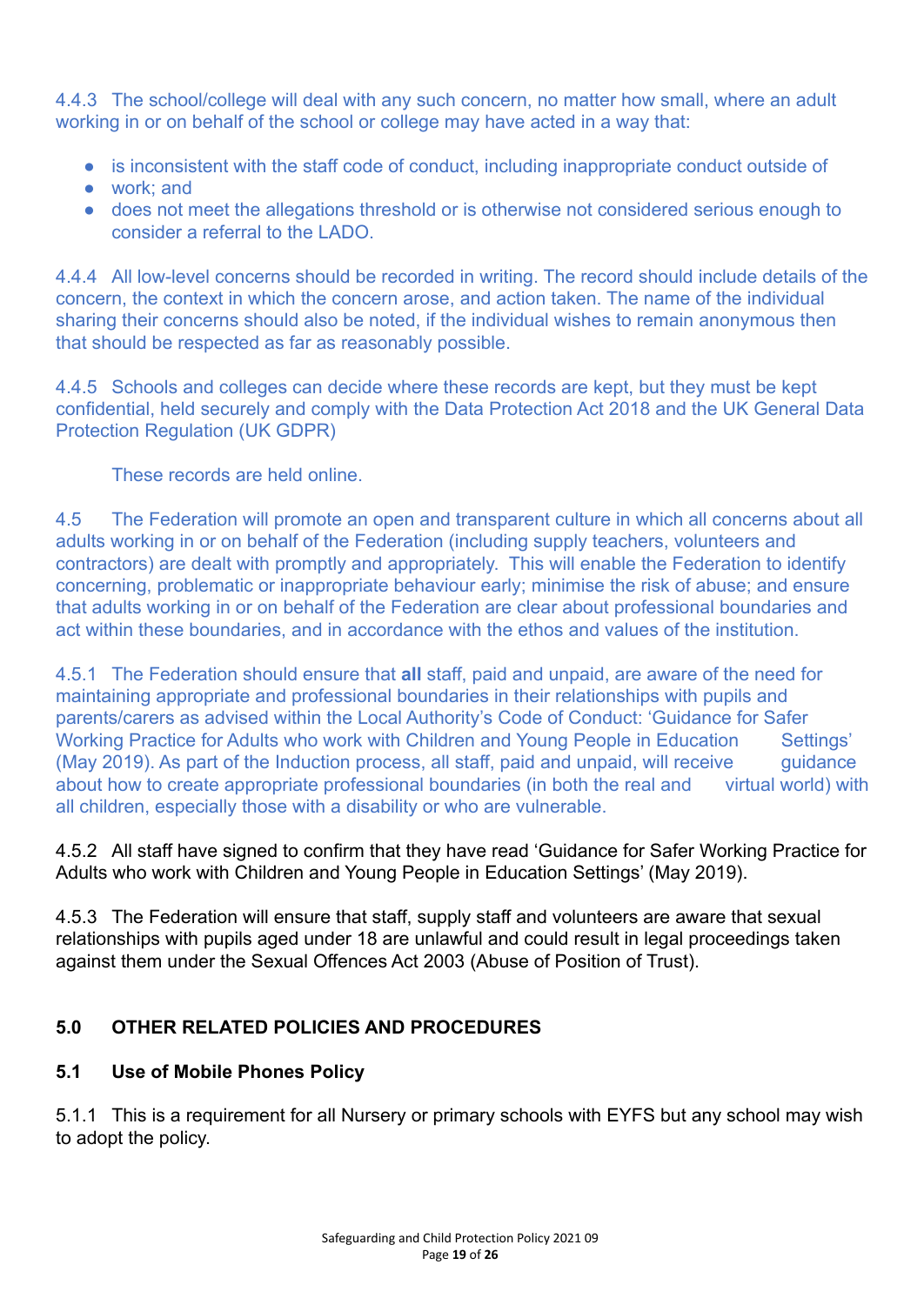5.1.2 Our policy on use of mobile phones, cameras and sharing of images is set out in a separate document and is reviewed annually. It is recognised that personal mobile phones have the potential to be used inappropriately and therefore the school has developed a policy to outline the required protocol for all staff, students, volunteers and parents/carers.

### **6.0 GOVERNING BODY SAFEGUARDING RESPONSIBILITIES**

6.1 Governing bodies should ensure they facilitate a whole school/college approach to safeguarding. This means ensuring safeguarding and child protection are at the forefront and underpin all relevant aspects of process and policy development. Ultimately, all systems, processes and policies should operate with the best interests of the child at their heart.

6.2 The governing body fully recognises its responsibilities with regards to safeguarding and promoting the welfare of children. It aims to ensure that the policies, procedures and training in the Federation are effective and comply with the law and government guidance at all times.

It will:

Nominate a governor for safeguarding who will take leadership responsibility for the school's safeguarding arrangements and practice and champion safeguarding issues.

Ensure an annual safeguarding report is made to the full governing body and copied to the Education Safeguarding Team. Any weaknesses will be rectified without delay.

Ensure that this Safeguarding and Child Protection policy is annually reviewed, ratified, updated and understood and followed by all staff.

It will be published on the school website.

Ensure that children's exposure to potential risks while using the internet is limited by having in place age appropriate filtering and monitoring systems.

Ensure children's wishes and feelings are taken into account where there are safeguarding concerns.

#### 6.3 **Use of school/college premises for non-school/college activities**

6.3.1 If the governing body provides extended school/college facilities or before or after school activities directly under the supervision or management of school staff, the school's arrangements for safeguarding as written in this policy shall apply.

6.3.2 Where services or activities are provided separately by another organisation or individual, either on or off school site, the governing body will seek assurance that they have

appropriate policies and procedures in place to keep children safe and there are arrangements to liaise with the school on these matters where appropriate.

This policy was ratified on 21<sup>st</sup> September 2021 and will be reviewed in one year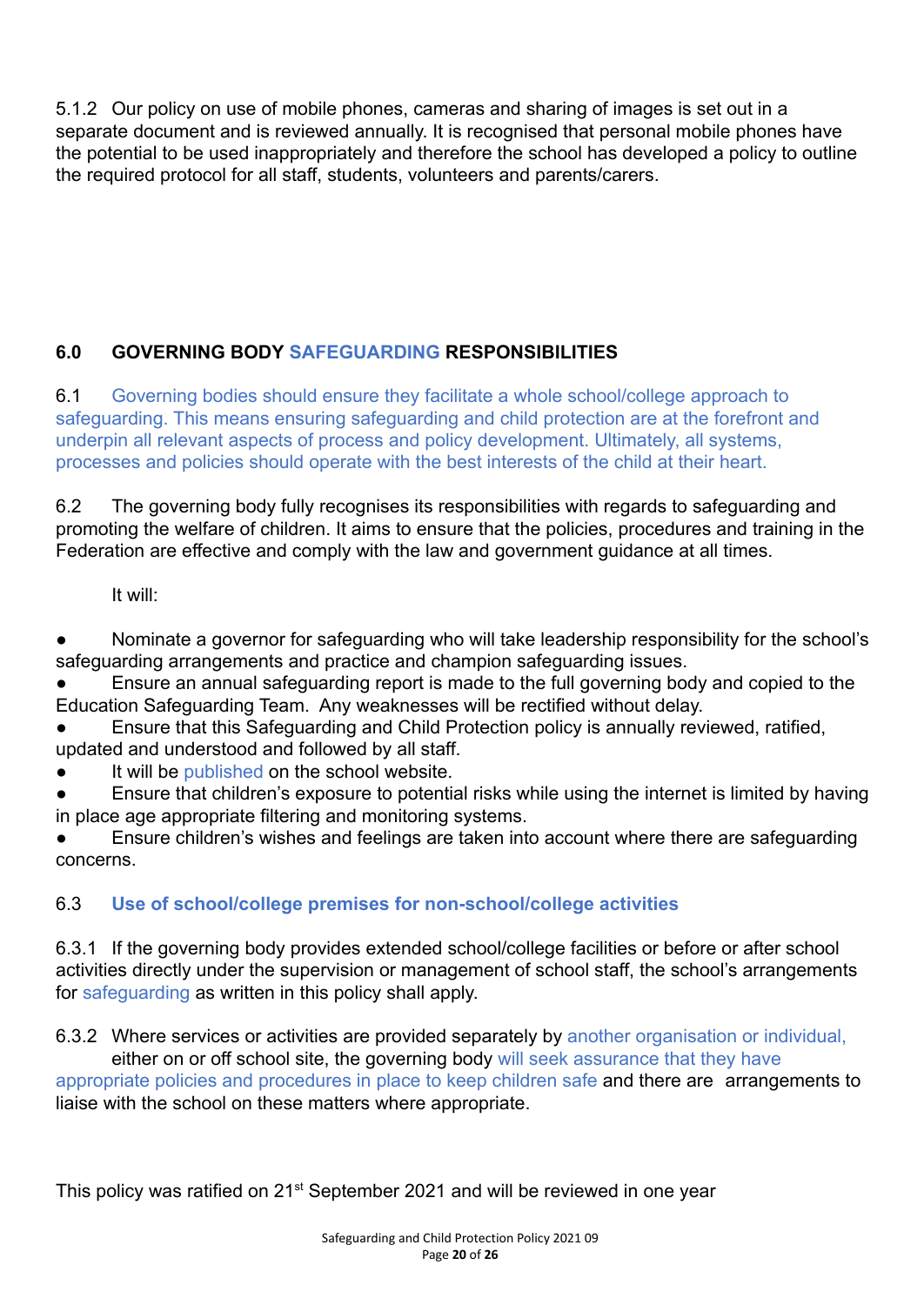Signed by the Executive Headteacher

Chair of Governors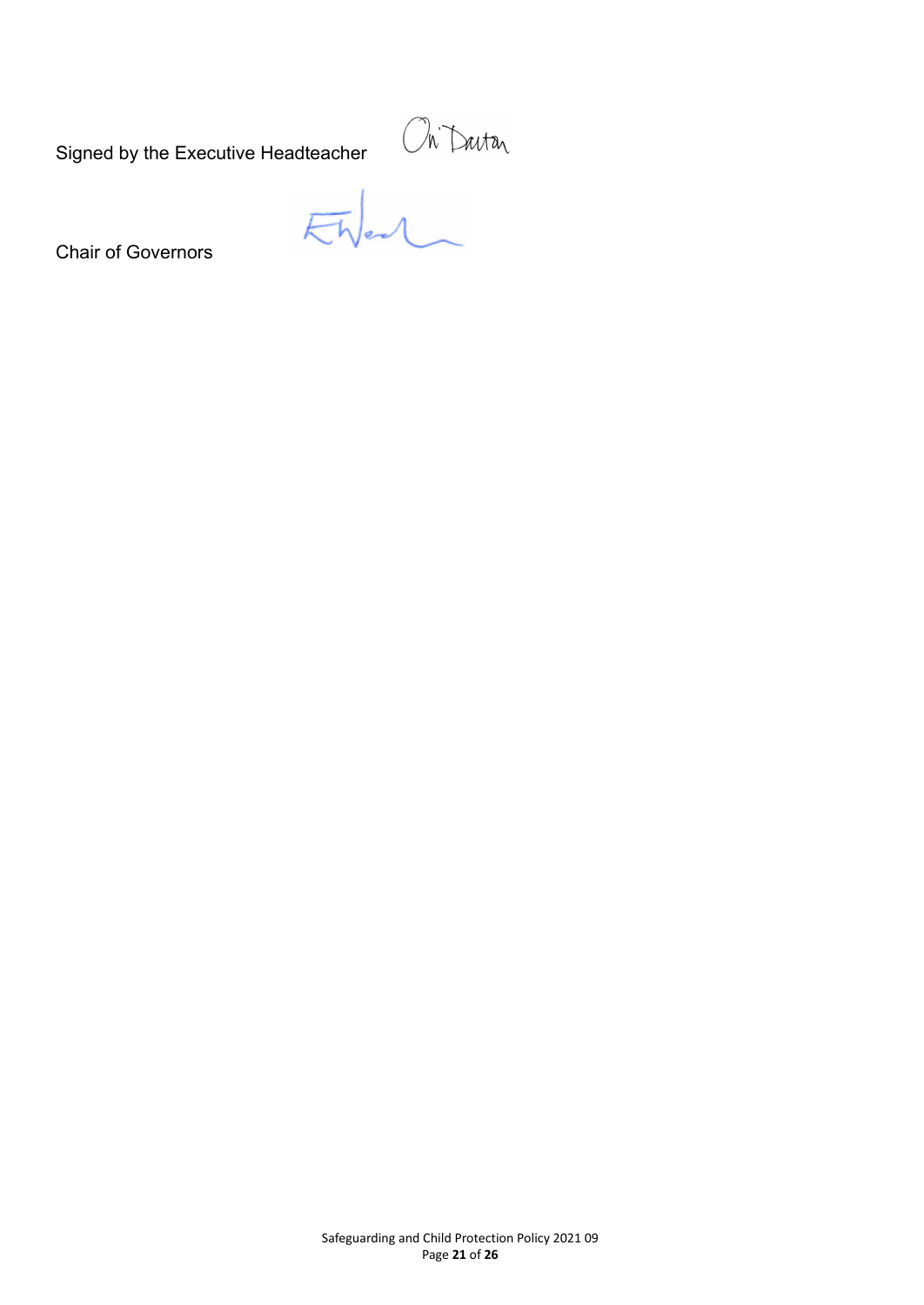This policy links to our:*]*

Anti-bullying policy Attendance policy (including Children Missing Education) Behaviour policy Complaints policy Critical Incident plan Equality policy First Aid policy Health and Safety policy Intimate Care policy

Online Safety and Acceptable Use policy Physical Intervention and/or Use of Reasonable Force policy Protocol for children not collected from school at the end of the school day/activity Safer Recruitment policy Staff Code of Conduct/Safer Working Practice Staff Discipline and Grievance procedures Supporting Pupils with Medical Conditions policy Whistleblowing policy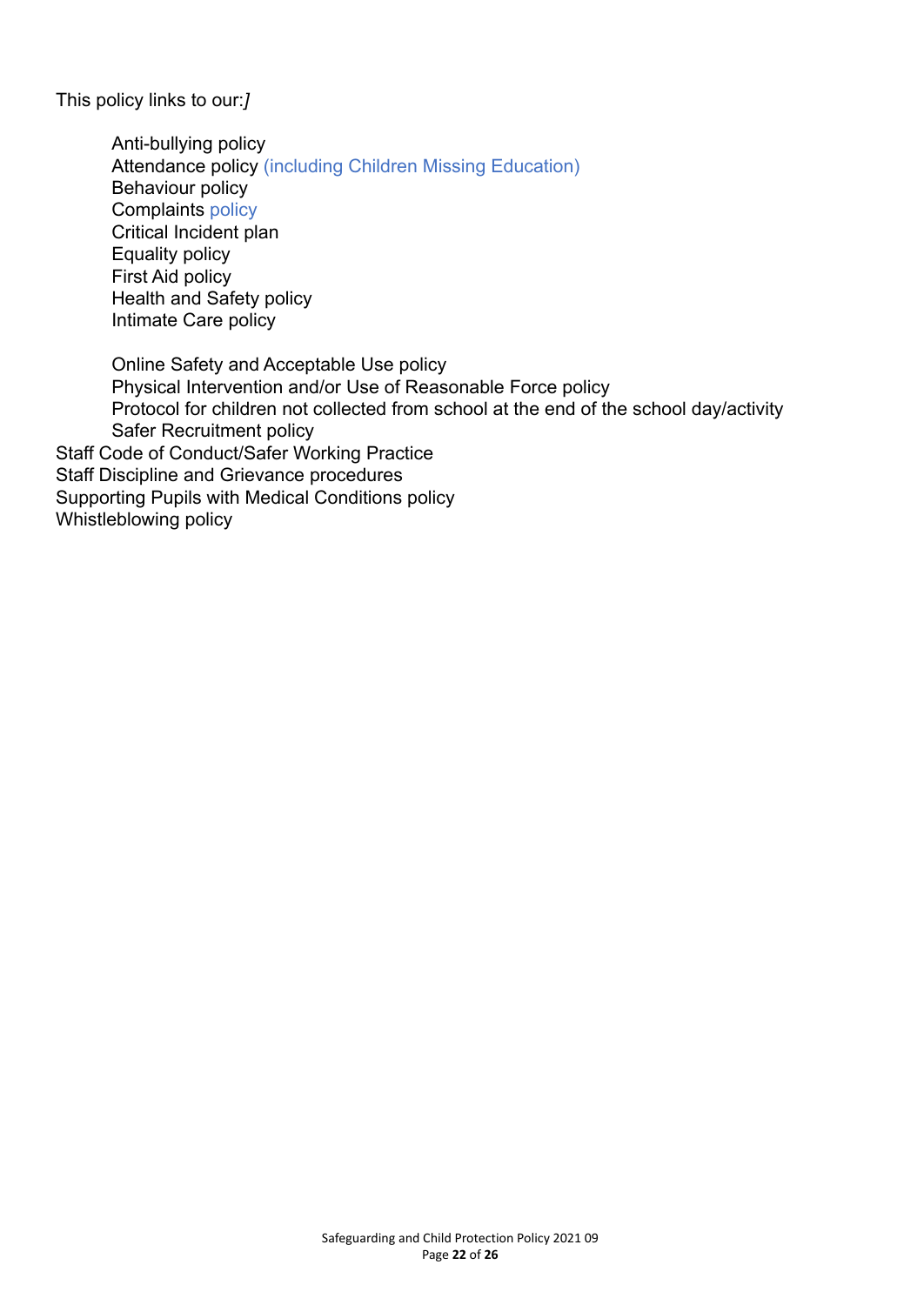# **Four categories of abuse**

**Physical Abuse** - may involve hitting, shaking, throwing, poisoning, burning or scalding, drowning, suffocating, or otherwise causing physical harm to a child. Physical harm may also be caused when a parent or carer fabricates the symptoms of, or deliberately induces, illness in a child.

**Neglect** - persistent failure to meet a child's basic physical and/or psychological needs, likely to result in the serious impairment of the child's health or development.

It may occur during pregnancy as a result of maternal substance misuse.

It may involve the neglect of or lack of responsiveness to a child's basic emotional needs.

It also includes parents or carers failing to:

- Provide adequate food, clothing and shelter including exclusion from home or abandonment
- Protect a child from physical and emotional harm or danger
- Ensure adequate supervision including the use of inadequate care-givers
- Ensure access to appropriate medical care or treatment

**Emotional Abuse** - Is the persistent emotional maltreatment so as to cause severe and adverse effects on a child's emotional development.

It may involve conveying to a child that they are:

- Worthless
- **Unloved**
- **Inadequate**
- Valued only insofar as they meet another person's needs

It may include:

- not giving the child opportunities to express their views
- deliberately silencing them
- 'making fun' of what they say or how they communicate

It may also feature age or developmentally inappropriate expectations being imposed on children including: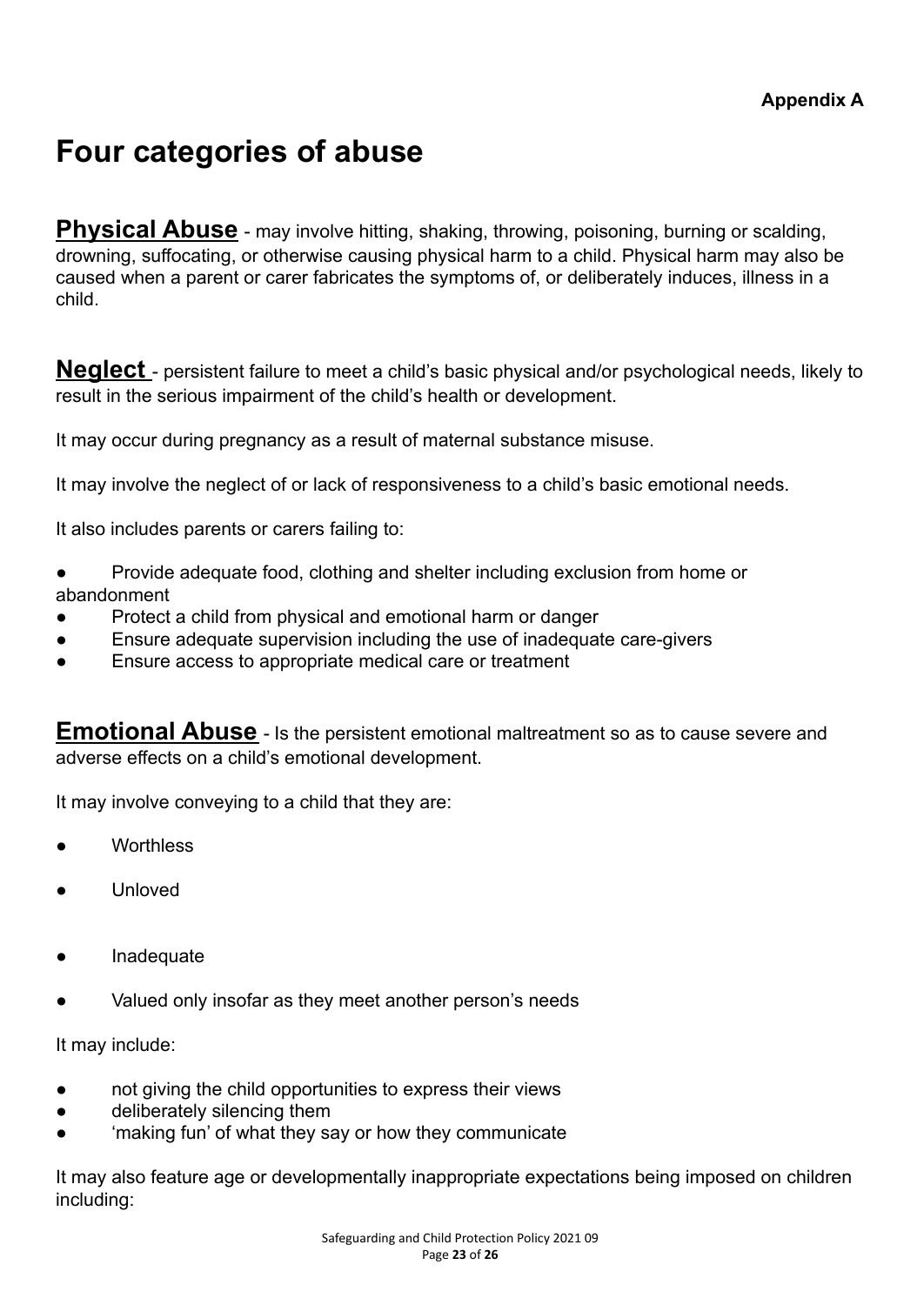- interactions that are beyond the child's developmental capability
- overprotection and limitation of exploration and learning
- preventing participation in normal social interaction.

It may involve:

- Seeing or hearing the ill-treatment of another
- Serious bullying (including cyberbullying) causing children frequently to feel frightened or in danger
- The exploitation or corruption of children

Some level of emotional abuse is involved in all types of maltreatment although it may occur alone

**Sexual Abuse** – involves forcing or enticing a child or young person to take part in sexual activities, not necessarily involving a high level of violence, whether or not the child is aware of what is happening.

This may involve:

physical contact including assault by penetration (e.g. rape or oral sex)

non-penetrative acts such as masturbation, kissing, rubbing and touching outside of clothing

- non-contact activities involving:
- children in looking at, or in the production of, sexual images,
- children in watching sexual activities
- or encouraging children to behave in sexually inappropriate ways
- grooming a child in preparation for abuse (including via the internet).

Sexual abuse is not solely perpetrated by adult males. Women can also commit acts of sexual abuse, as can other children.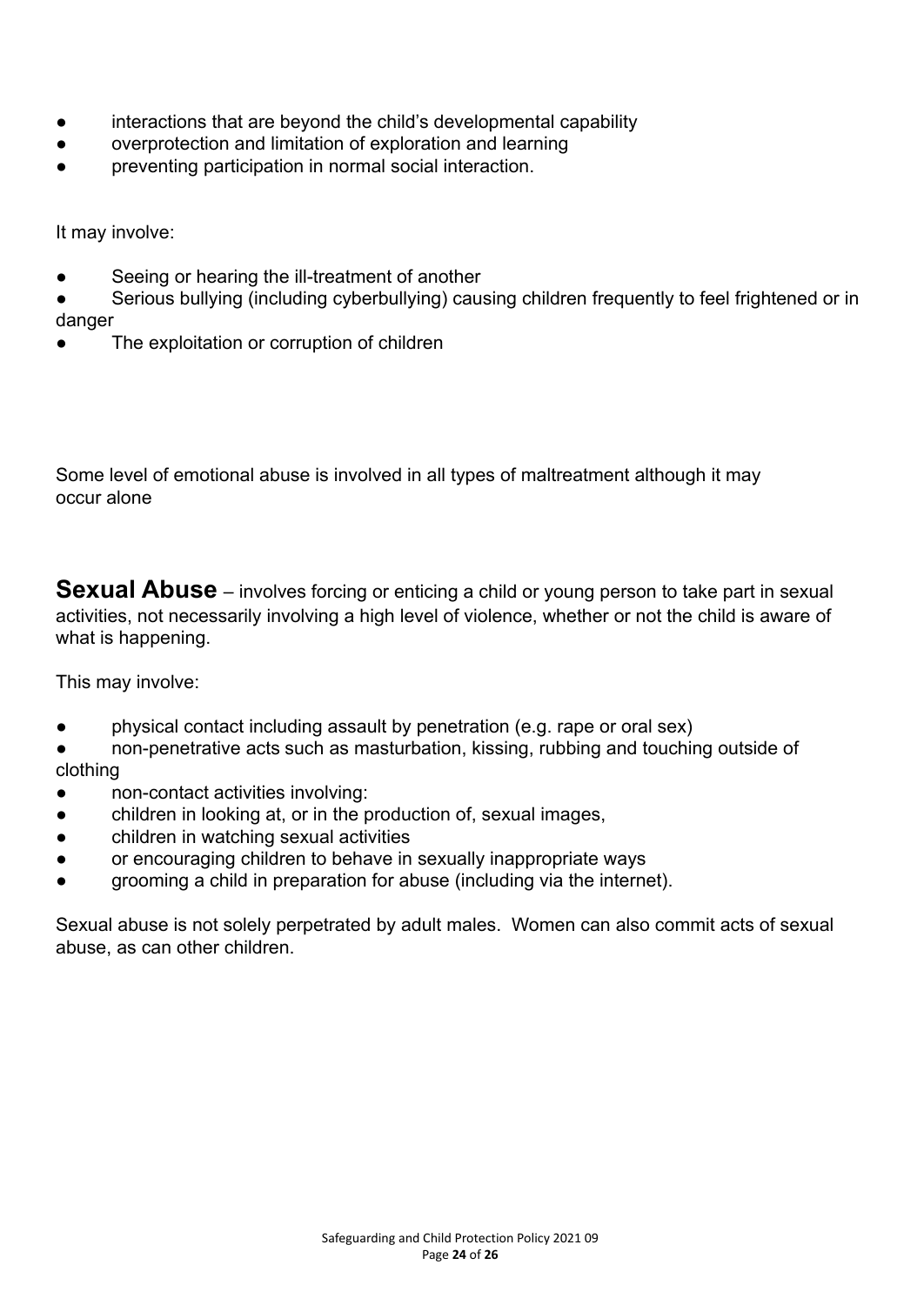#### **Appendix B**

## **Useful Contacts - Cambridgeshire and Peterborough**

Cambridgeshire and Peterborough Safeguarding Children Partnership Board – Safeguarding Inter-Agency Procedures <http://www.safeguardingcambspeterborough.org.uk/children-board/>

Education Safeguarding Team [ECPS.General@cambridgeshire.gov.uk](mailto:ECPS.General@cambridgeshire.gov.uk)

Police Child Abuse Investigation Unit

Tel: 101

## **Useful Contacts - Cambridgeshire**

| Education Safeguarding Manager - Sara Rogers                                            | sara.rogers@cambridgeshire.gov.uk  |
|-----------------------------------------------------------------------------------------|------------------------------------|
| Early Help Hub (EHH)                                                                    | Tel: 01480 376666                  |
| Customer Service Centre – social care referrals                                         | Tel: 0345 045 5203                 |
| Emergency Duty Team (out of hours)                                                      | Tel: 01733 234724                  |
| Local Authority Designated Officer (LADO)<br>LADO@cambridgeshire.gov.uk<br>01223 727967 | Tel:                               |
| Senior Education Adviser - Phil Nash                                                    | Tel: 01223 699448                  |
| Useful Contacts - Peterborough                                                          |                                    |
| <b>Education Safeguarding Lead - Sue Proffitt</b>                                       | susan.proffitt@peterborough.gov.uk |
| Early Help                                                                              | Tel: 01733 863649                  |
| Customer Service Centre – social care referrals                                         | Tel: 01733 864180                  |
| Emergency Duty Team (Out of hours)                                                      | Tel: 01733 234724                  |

Local Authority Designated Officer (LADO)

Gisela Jarman

Tel: 01733 864038